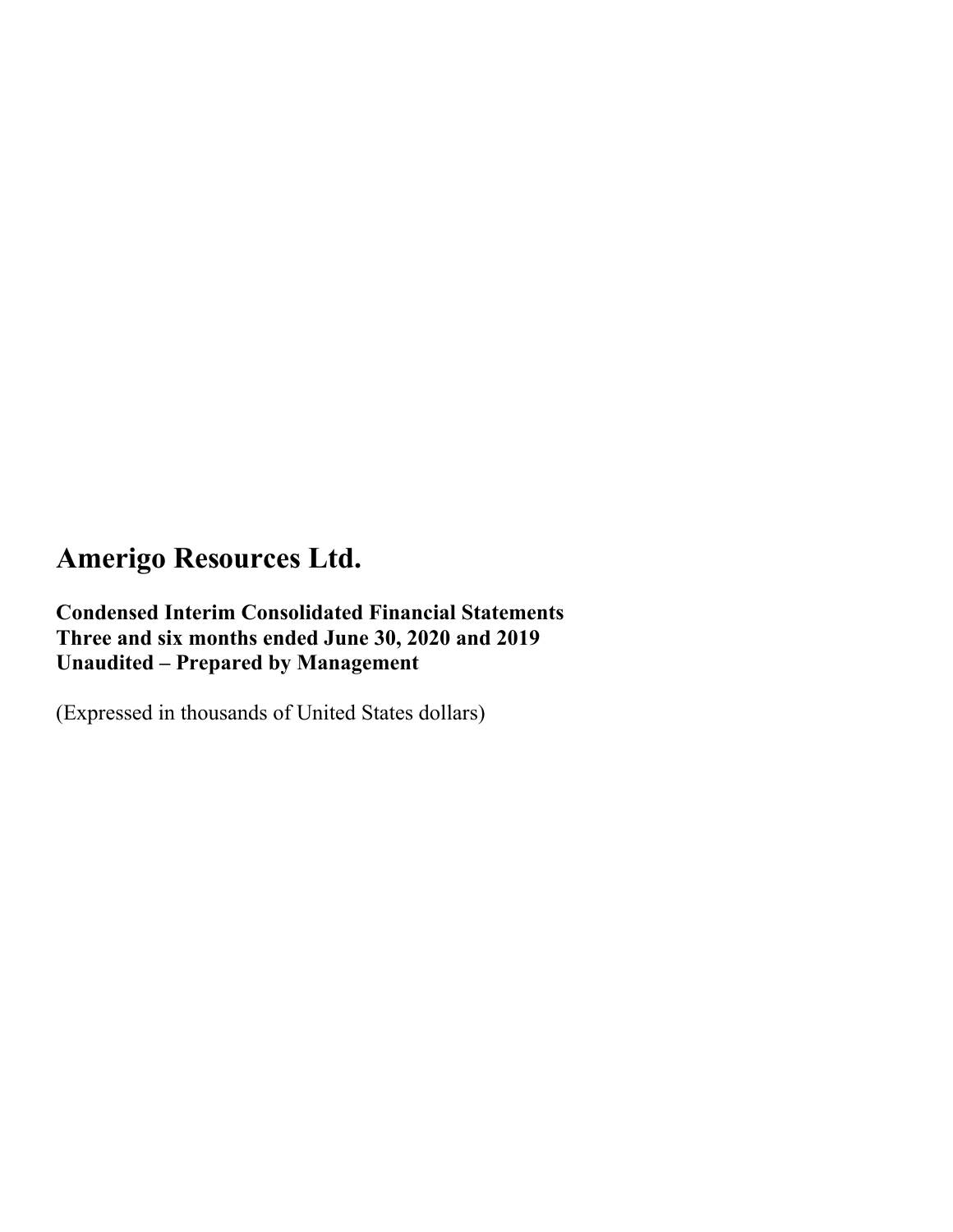## **Amerigo Resources Ltd. Condensed Interim Consolidated Statements of Financial Position - Unaudited**

(expressed in thousands of U.S. dollars)

|                                                       |                | June 30,     | December 31,         |
|-------------------------------------------------------|----------------|--------------|----------------------|
|                                                       | <b>Notes</b>   | 2020<br>\$   | 2019<br>\$           |
| Assets                                                |                |              |                      |
| <b>Current assets</b>                                 |                |              |                      |
| Cash and cash equivalents                             | 14             | 489          | 7,164                |
| Trade and settlement receivables                      |                | 5,872        | 7,741                |
| Taxes receivable                                      |                | 139          | 1,491                |
| Prepaid expenses                                      |                | 771          | 969                  |
| Inventories                                           | 5              | 8,414        | 10,317               |
|                                                       |                | 15,685       | 27,682               |
| <b>Non-current assets</b>                             | 6              | 190,919      | 198,582              |
| Property, plant and equipment<br>Intangible assets    |                | 3,910        | 4,022                |
| Investments                                           |                | 2,119        | 2,534                |
| Other non-current assets                              |                | 829          | 841                  |
| Deferred income tax asset                             |                |              |                      |
| <b>Total assets</b>                                   |                | 213,469      | 233,662              |
|                                                       |                |              |                      |
| <b>Liabilities</b>                                    |                |              |                      |
| <b>Current liabilities</b>                            |                |              |                      |
| Trade and other payables                              |                | 20,363       | 19,837               |
| Current portion of borrowings                         | 7              | 9,898        | 10,108               |
| DET royalties                                         | 3              | 6,543        | 9,284                |
| Interest rate swap                                    | $\overline{7}$ | 2,502        | 665                  |
| Current portion of leases                             | 8              | 1,470        | 1,631                |
| Current portion of related party derivative liability | 9,15           | 1,598        | 1,219                |
| Current income tax liabilities                        |                | 30           | $\frac{55}{42,799}$  |
|                                                       |                | 42,404       |                      |
| <b>Non-current liabilities</b>                        |                |              |                      |
| Borrowings                                            | 7              | 41,249       | 45,789               |
| Deferred income tax liability                         |                | 20,667       | 25,060               |
| Related party derivative liability<br>Leases          | 9,15           | 8,857        | 10,962               |
|                                                       | 8              | 4,243<br>972 | 5,447<br>973         |
| Severance provisions<br><b>Total liabilities</b>      |                | 118,392      | $1\overline{31,030}$ |
|                                                       |                |              |                      |
| <b>Equity</b>                                         | 10             |              |                      |
| Share capital                                         |                | 80,461       | 80,300               |
| Other reserves                                        |                | 10,173       | 10,179               |
| Accumulated other comprehensive loss                  |                | (1,306)      | (1,227)              |
| Retained earnings                                     |                | 5,749        | 13,380               |
| Total equity                                          |                | 95,077       | 102,632              |
| <b>Total equity and liabilities</b>                   |                | 213,469      | 233,662              |
| Going concern                                         | $\mathbf{1}$   |              |                      |
| <b>Commitments and contingencies</b>                  | 16             |              |                      |
| <b>Subsequent events</b>                              | 17             |              |                      |

The accompanying notes are an integral part of these condensed interim consolidated financial statements.

| Approved by the Board of Directors |                  |
|------------------------------------|------------------|
| "Robert Gavton"                    | "George Ireland" |
| Director                           | Director         |
|                                    |                  |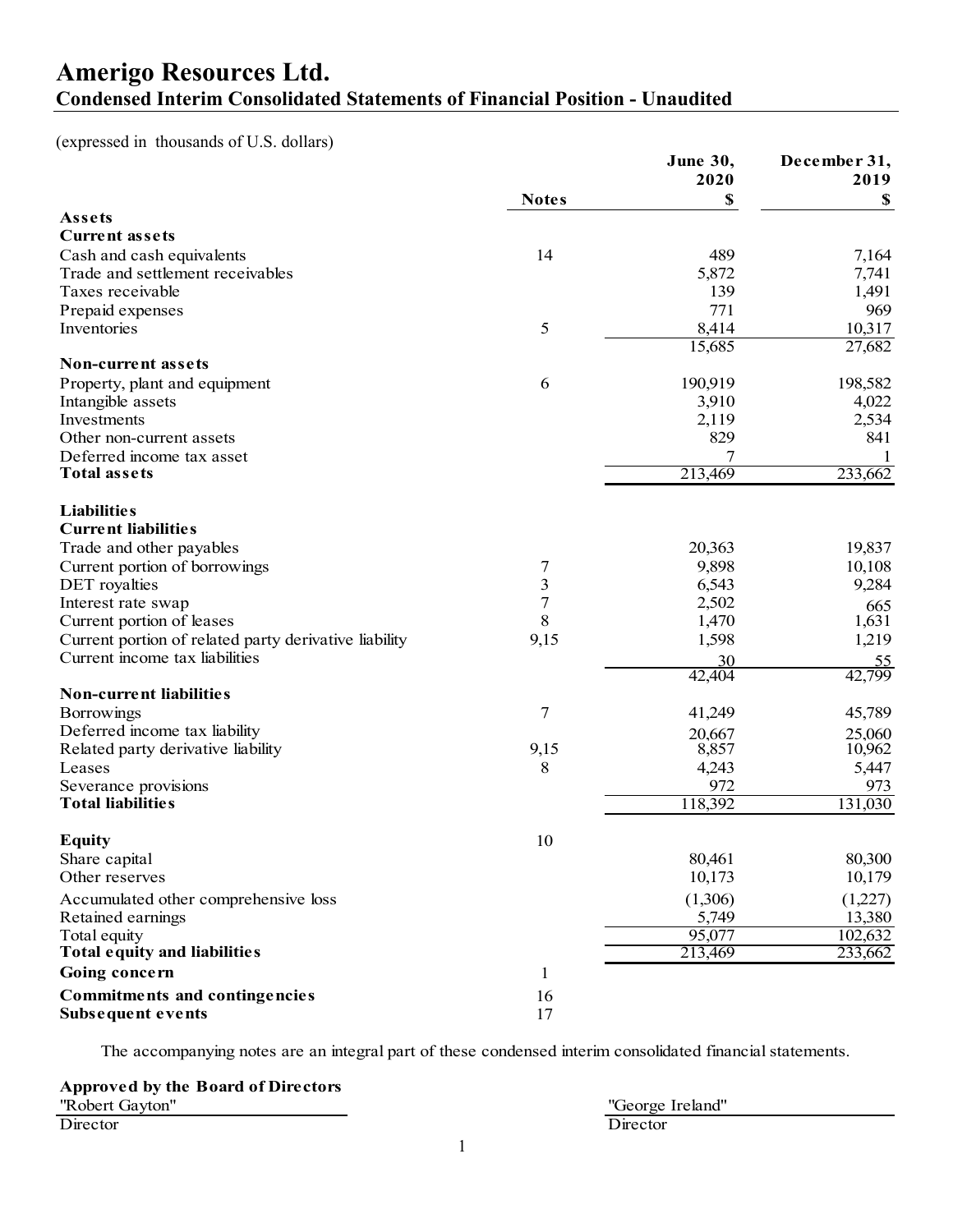## **Amerigo Resources Ltd. Condensed Interim Consolidated Statements of Loss and Comprehensive Loss - Unaudited**

(expressed in thousands of U.S. dollars)

|                                                               |              | Three months ended June 30, |             |             | Six months ended June 30, |  |
|---------------------------------------------------------------|--------------|-----------------------------|-------------|-------------|---------------------------|--|
|                                                               | <b>Notes</b> | 2020                        | 2019        | 2020        | 2019                      |  |
|                                                               |              | \$                          | $\mathbb S$ | \$          | \$                        |  |
| Revenue                                                       | 12           | 26,046                      | 22,692      | 41,684      | 50,428                    |  |
| <b>Tolling and production costs</b>                           | 13(a)        | (26, 441)                   | (28, 794)   | (51,010)    | (54, 558)                 |  |
| <b>Gross loss</b>                                             |              | (395)                       | (6,102)     | (9,326)     | (4,130)                   |  |
| Other expenses                                                |              |                             |             |             |                           |  |
| General and administration                                    | 13(b)        | (434)                       | (1,172)     | (1, 135)    | (2,295)                   |  |
| Derivative to related parties including changes in fair value | 13(c)        | (2,100)                     | 256         | 1,642       | (662)                     |  |
| Other (losses) gains                                          | 13(d)        | (382)                       | (296)       | 613         | 40                        |  |
|                                                               |              | (2,916)                     | (1,212)     | 1,120       | (2,917)                   |  |
| <b>Operating loss</b>                                         |              | (3,311)                     | (7,314)     | (8,206)     | (7,047)                   |  |
| Finance expense                                               | 13(e)        | (904)                       | (1,501)     | (3,737)     | (3,298)                   |  |
|                                                               |              | (904)                       | (1,501)     | (3,737)     | (3,298)                   |  |
| Loss before income tax                                        |              | (4,215)                     | (8, 815)    | (11, 943)   | (10, 345)                 |  |
| Income tax recovery                                           |              | 613                         | 2,251       | 4,312       | 2,382                     |  |
| <b>Net loss</b>                                               |              | (3,602)                     | (6, 564)    | (7,631)     | (7,963)                   |  |
| Other comprehensive income (loss)                             |              |                             |             |             |                           |  |
| Items that may be reclassified subsequently to net loss:      |              |                             |             |             |                           |  |
| Unrealized gains (losses) on investments, net of tax          |              | 763                         | 563         | (340)       | 868                       |  |
| Realized loss on investments, net of tax                      |              |                             |             | (1)         |                           |  |
| Cumulative translation adjustment                             |              | (158)                       | (116)       | 290         | (239)                     |  |
| Actuarial (losses) gains on severance provision               |              | (61)                        | (13)        | (28)        | 13                        |  |
| Other comprehensive income (loss)                             |              | 544                         | 434         | (79)        | 642                       |  |
| <b>Comprehensive loss</b>                                     |              | (3,058)                     | (6, 130)    | (7,710)     | (7, 321)                  |  |
| Weighted average number of shares outstanding, basic          |              | 180,769,351                 | 178,292,940 | 180,749,571 | 178,002,296               |  |
| Weighted average number of shares outstanding, diluted        |              | 180,769,351                 | 178,292,940 | 180,749,571 | 178,002,296               |  |
| Loss per share                                                |              |                             |             |             |                           |  |
| Basic                                                         |              | (0.02)                      | (0.04)      | (0.04)      | (0.04)                    |  |
| Diluted                                                       |              | (0.02)                      | (0.04)      | (0.04)      | (0.04)                    |  |

The accompanying notes are an integral part of these condensed interim consolidated financial statements.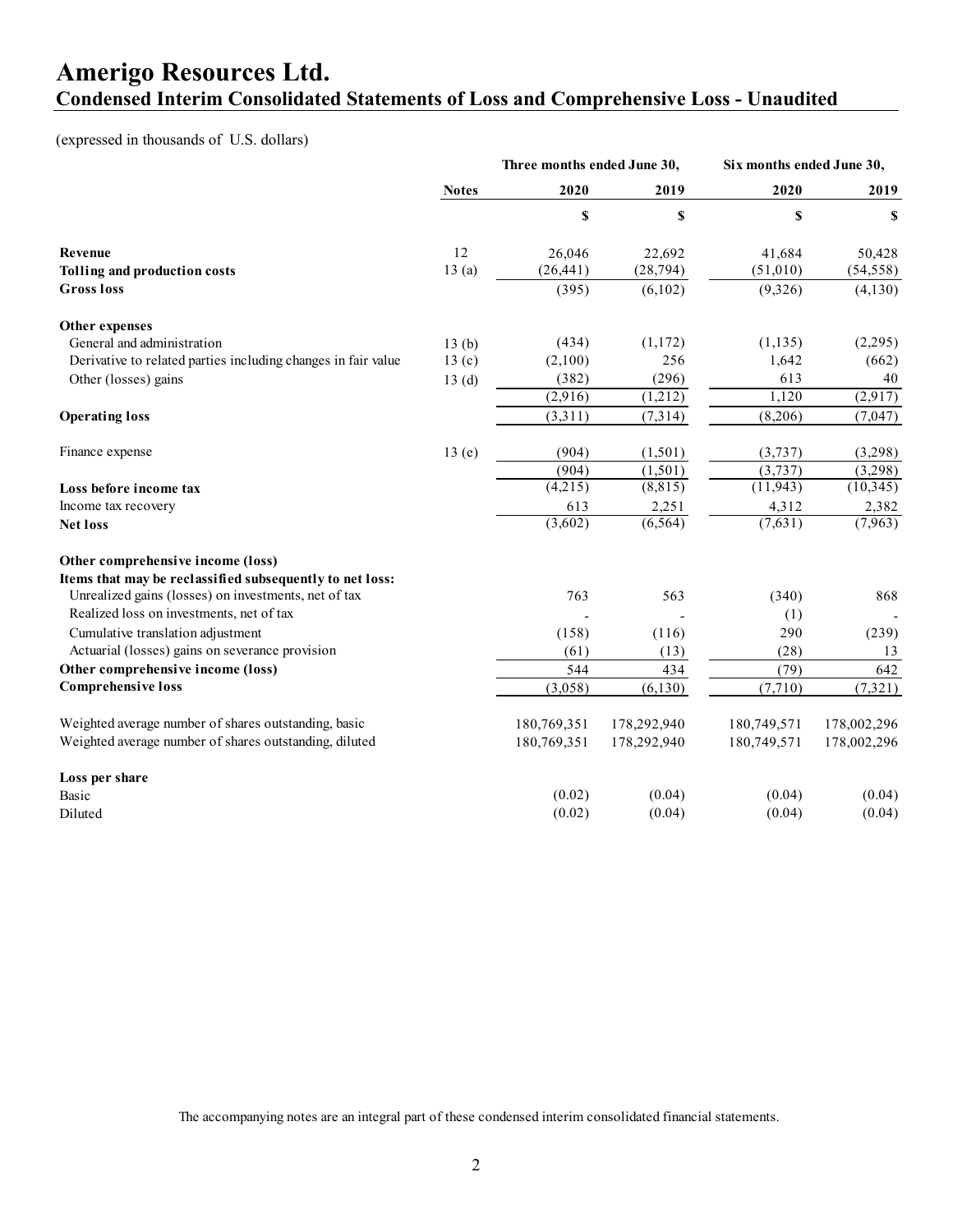## **Amerigo Resources Ltd. Condensed Interim Consolidated Statements of Cash Flows - Unaudited**

(expressed in thousands of U.S. dollars)

|                                                 | Three months ended June 30, |             |          | Six months ended June 30, |  |
|-------------------------------------------------|-----------------------------|-------------|----------|---------------------------|--|
|                                                 | 2020                        | 2019        | 2020     | 2019                      |  |
|                                                 | \$                          | $\mathbb S$ | \$       | \$                        |  |
| Cash flows from (used in) operating activities  |                             |             |          |                           |  |
| Net loss                                        | (3,602)                     | (6, 564)    | (7,631)  | (7,963)                   |  |
| Adjustment for items not affecting cash:        |                             |             |          |                           |  |
| Depreciation and amortization                   | 4,338                       | 4,398       | 9,074    | 8,762                     |  |
| Changes in fair value of derivative             | 1,826                       | (474)       | (2,119)  | 234                       |  |
| Finance expense (gain)                          | 684                         | (304)       | 1,772    | 961                       |  |
| Unrealized foreign exchange loss (gain)         | 114                         | (161)       | (379)    | (361)                     |  |
| Share-based payments                            | 29                          | 577         | 39       | 1,068                     |  |
| Other                                           | 10                          | 55          | (7)      | 140                       |  |
| Impairment charges                              |                             |             | 2,303    |                           |  |
| Deferred income tax recovery                    | (614)                       | (2, 281)    | (4,399)  | (2, 425)                  |  |
|                                                 | 2,785                       | (4,754)     | (1, 347) | 416                       |  |
| Changes in non-cash working capital             |                             |             |          |                           |  |
| Trade, other receivables and taxes receivable   | (4,087)                     | 8,178       | 3,404    | 8,133                     |  |
| Inventories                                     | 1,871                       | 1,213       | (441)    | (3, 477)                  |  |
| Trade and other payables                        | 2,633                       | (1,876)     | 879      | (996)                     |  |
| DET royalties                                   | (2,070)                     | 190         | (2,741)  | (2,573)                   |  |
| Net cash from (used in) operating activities    | 1,132                       | 2,951       | (246)    | 1,503                     |  |
| Cash flows used in investing activities         |                             |             |          |                           |  |
| Purchase of plant and equipment                 | (810)                       | (2,486)     | (1,278)  | (5,719)                   |  |
| Proceeds from the sale of investments           |                             |             | 75       |                           |  |
| Net cash used in investing activities           | (810)                       | (2,486)     | (1,203)  | (5,719)                   |  |
| Cash flows used in financing activities         |                             |             |          |                           |  |
| Repayment of borrowings                         |                             | (8, 567)    | (4,686)  | (8, 567)                  |  |
| Lease repayments                                | (403)                       | (363)       | (612)    | (726)                     |  |
| Issuance of shares                              |                             | 334         | 116      | 465                       |  |
| Net cash used in financing activities           | (403)                       | (8,596)     | (5,182)  | (8,828)                   |  |
| Net decrease in cash and cash equivalents       | (81)                        | (8, 131)    | (6,631)  | (13, 044)                 |  |
| Effect of exchange rate changes on cash         | (2)                         | (51)        | (44)     | 121                       |  |
| Cash and cash equivalents - Beginning of period | 572                         | 16,597      | 7,164    | 21,338                    |  |
| Cash and cash equivalents - End of period       | 489                         | 8,415       | 489      | 8,415                     |  |
|                                                 |                             |             |          |                           |  |

**Supplementary cash flow information (Note 14)**

The accompanying notes are an integral part of these condensed interim consolidated financial statements.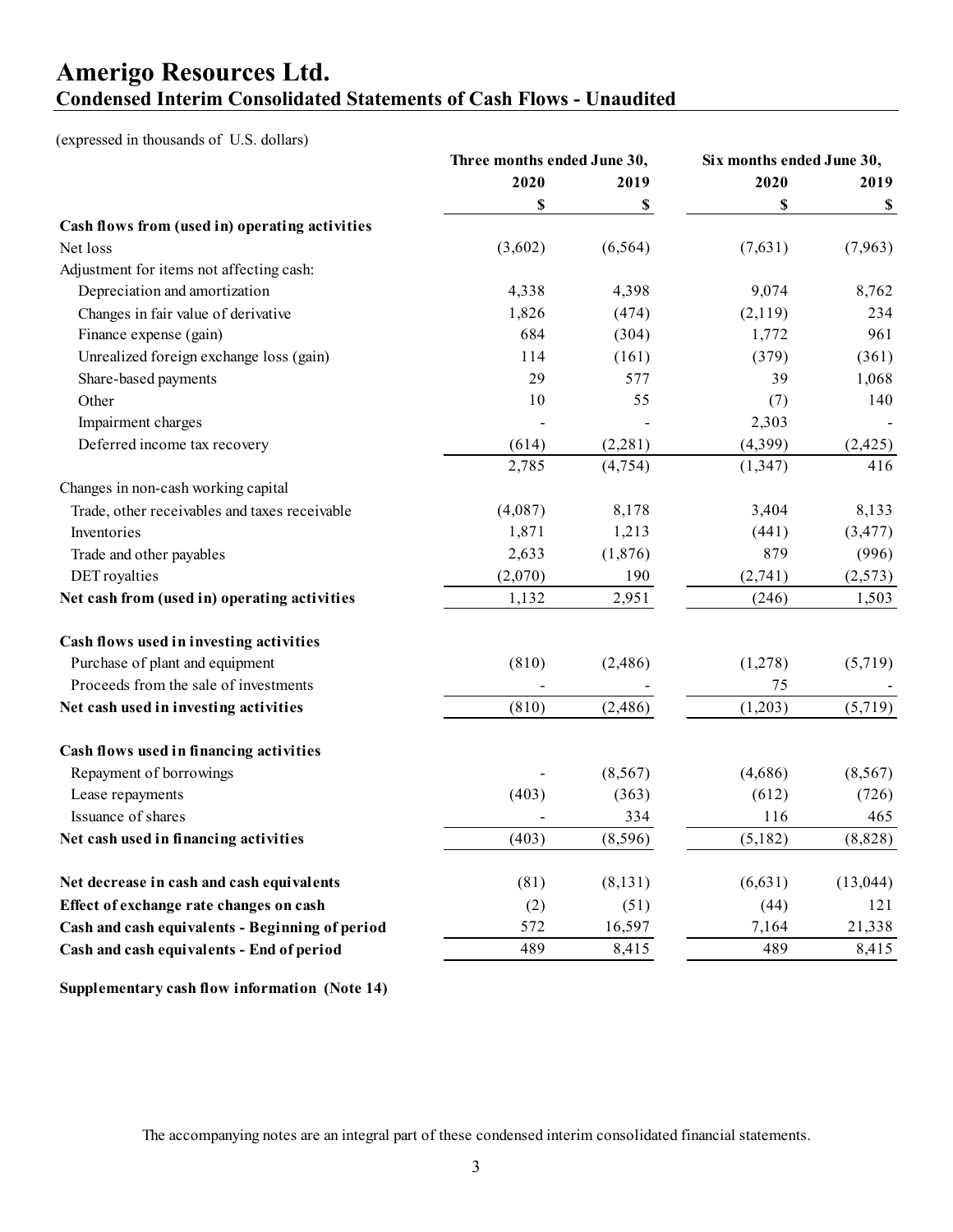## **Amerigo Resources Ltd. Condensed Interim Consolidated Statements of Changes in Equity - Unaudited**

### (expressed in thousands of U.S. dollars)

|                                         | Share capital       |        |                   |                                               |                      |                     |
|-----------------------------------------|---------------------|--------|-------------------|-----------------------------------------------|----------------------|---------------------|
|                                         | Number of<br>shares | Amount | Other<br>reserves | Accumulated<br>other<br>comprehensive<br>loss | Retained<br>earnings | <b>Total equity</b> |
|                                         |                     | \$     | \$                | \$                                            | \$                   | S                   |
| Balance - January 1, 2019               | 177,280,740         | 79,296 | 9,202             | (2,081)                                       | 22,793               | 109,210             |
| Share-based payments                    |                     |        | 1,068             |                                               |                      | 1,068               |
| Expenses settled with shares            | 82,770              | 62     |                   |                                               |                      | 62                  |
| Exercise of share purchase options      | 2,805,841           | 942    | (479)             |                                               |                      | 463                 |
| Cumulative translation adjustment       |                     |        |                   | (239)                                         |                      | (239)               |
| Unrealized gains on investments         |                     |        |                   | 868                                           |                      | 868                 |
| Actuarial gains on severance provision  |                     |        |                   | 13                                            |                      | 13                  |
| Net loss                                |                     |        |                   |                                               | (7,963)              | (7,963)             |
| Balance - June 30, 2019                 | 180,169,351         | 80,300 | 9,791             | (1, 439)                                      | 14,830               | 103,482             |
| Share-based payments                    |                     |        | 388               |                                               |                      | 388                 |
| Cumulative translation adjustment       |                     |        |                   | (76)                                          |                      | (76)                |
| Unrealized gains on investments         |                     |        |                   | 325                                           |                      | 325                 |
| Realized gains on investments           |                     |        |                   | 19                                            |                      | 19                  |
| Actuarial losses on severance provision |                     |        |                   | (56)                                          |                      | (56)                |
| Net loss                                |                     |        |                   |                                               | (1,450)              | (1,450)             |
| Balance - December 31, 2019             | 180,169,351         | 80,300 | 10,179            | (1,227)                                       | 13,380               | 102,632             |
| Balance - January 1, 2020               | 180,169,351         | 80,300 | 10,179            | (1,227)                                       | 13,380               | 102,632             |
| Share-based payments                    |                     |        | 39                |                                               |                      | 39                  |
| Exercise of share purchase options      | 600,000             | 161    | (45)              |                                               |                      | 116                 |
| Cumulative translation adjustment       |                     |        |                   | 290                                           |                      | 290                 |
| Unrealized losses on investments        |                     |        |                   | (340)                                         |                      | (340)               |
| Realized loss on investments            |                     |        |                   | (1)                                           |                      | (1)                 |
| Actuarial losses on severance provision |                     |        |                   | (28)                                          |                      | (28)                |
| Net loss                                |                     |        |                   |                                               | (7,631)              | (7,631)             |
| Balance - June 30, 2020                 | 180,769,351         | 80,461 | 10,173            | (1,306)                                       | 5,749                | 95,077              |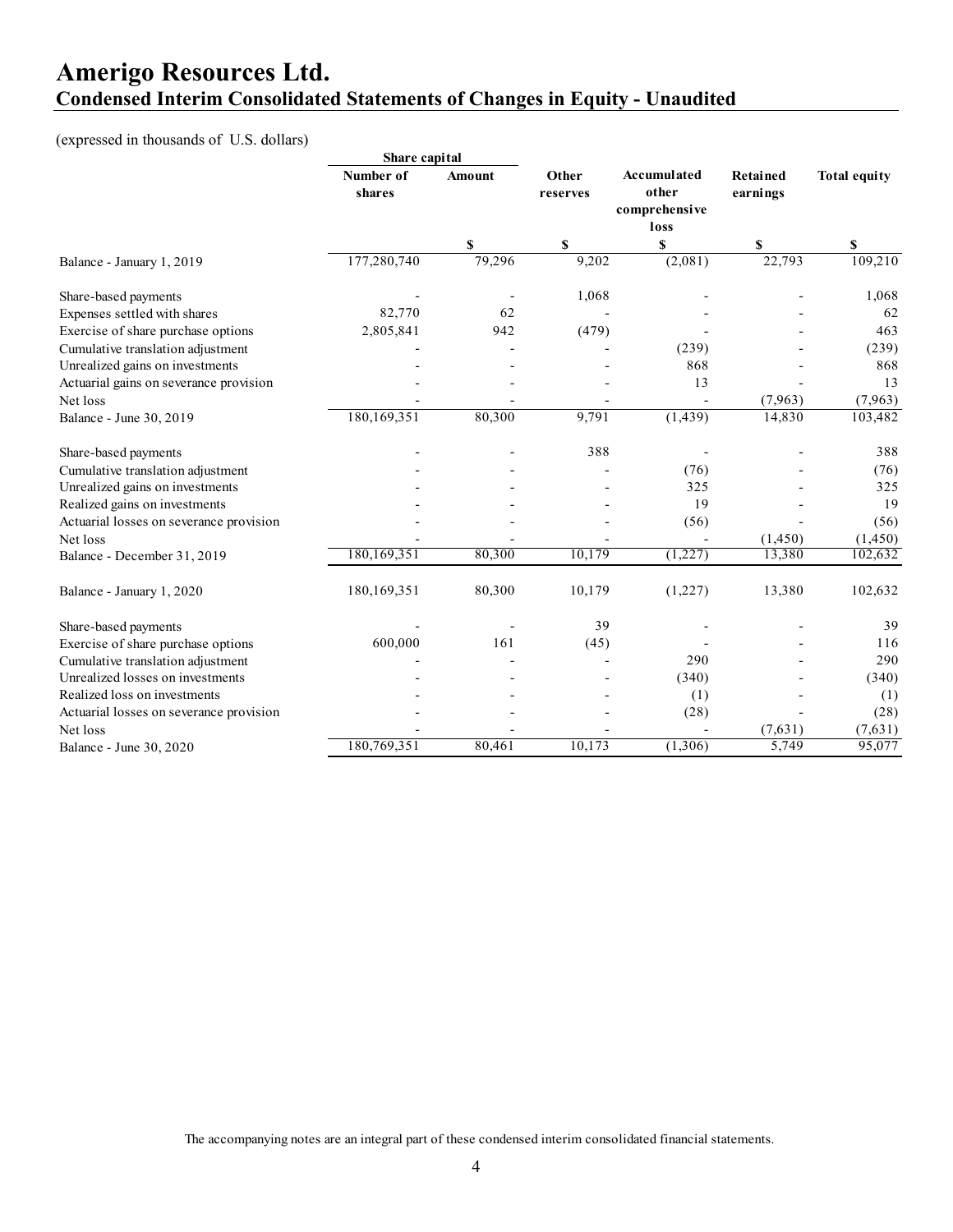Notes to the Condensed Interim Consolidated Financial Statements - Unaudited June 30, 2020

(tabular information expressed in thousands of U.S. dollars)

### **1) REPORTING ENTITY AND GOING CONCERN**

a) Reporting entity

Amerigo Resources Ltd. ("Amerigo") is a company domiciled in Canada. Its shares are listed for trading on the Toronto Stock Exchange and traded in the United States on the OTCQX.

Amerigo owns a 100% interest in Minera Valle Central S.A. ("MVC"), a producer of copper concentrates. MVC, located in Chile, has a long-term contract with the El Teniente Division ("DET") of Corporación Nacional del Cobre de Chile ("Codelco") to process fresh and historic tailings from El Teniente (Note 3). El Teniente, in production since 1905, is the world's largest underground copper mine.

These condensed interim consolidated financial statements ("interim financial statements") as at and for the three and six months ended June 30, 2020 include the accounts of Amerigo and its subsidiaries (collectively the "Company").

b) Going concern

These interim financial statements have been prepared in accordance with IFRS applicable to a going concern.

In the six months ended June 30, 2020 ("YTD-2020"), the Company incurred a net loss of \$7.6 million, which includes \$3.9 million in negative adjustments to the fair value of copper settlement receivables (Note 12(a)). The negative settlement adjustments were the result of the sharp decline in market copper prices during the period in response to the global COVID-19 pandemic (Note 4).

The price the Company receives for the copper produced by MVC under the agreement with DET is based on the average London Metal Exchange ("LME") copper price for the third month following delivery of the copper concentrates ("M+3"). Accordingly, in a period of declining copper prices, the Company is impacted both from recording quarterly copper production at a low provisional copper price, and from adjusting down the three preceding months of production to adjust from a higher provisional price to a lower final settlement price. The adjustments can be material, as was the case in Q1-2020 when the Company recorded charges of \$5.3 million from fair value settlement adjustments, impacting financial results, cash flow and working capital. The lowest average monthly copper price in 2020 was in April (\$2.29/lb), increasing to \$2.37/lb in May and \$2.60/lb in June. During Q2-2020 the Company booked \$1.4 million in positive revenue settlement adjustments. Copper prices have continued to improve subsequent to June 30, 2020.

At June 30, 2020, the Company had a working capital deficiency of \$26.7 million, compared to a working capital deficiency of \$15.1 million on December 31, 2019. The major components affecting the Company's working capital position were a decrease in cash of \$6.3 million used for scheduled debt and interest payments in March 2020 (Note 7), and the impact of the sharp decline in copper prices during YTD-2020, when the average LME copper price was \$2.49/lb compared to 2019's ending copper price of \$2.75/lb. The decline in copper price affected the Company's ability to generate cash flow from operations, reduced trade and settlement receivables due to realized fair value adjustments and increased trade and other payables as the Company deferred payments to suppliers to preserve minimum levels of cash at hand.

In response to these circumstances, the Company reduced operating costs, suspended most capital expenditures, and structured deferred payment programs with key suppliers. During Q2-2020 the Company generated cash flow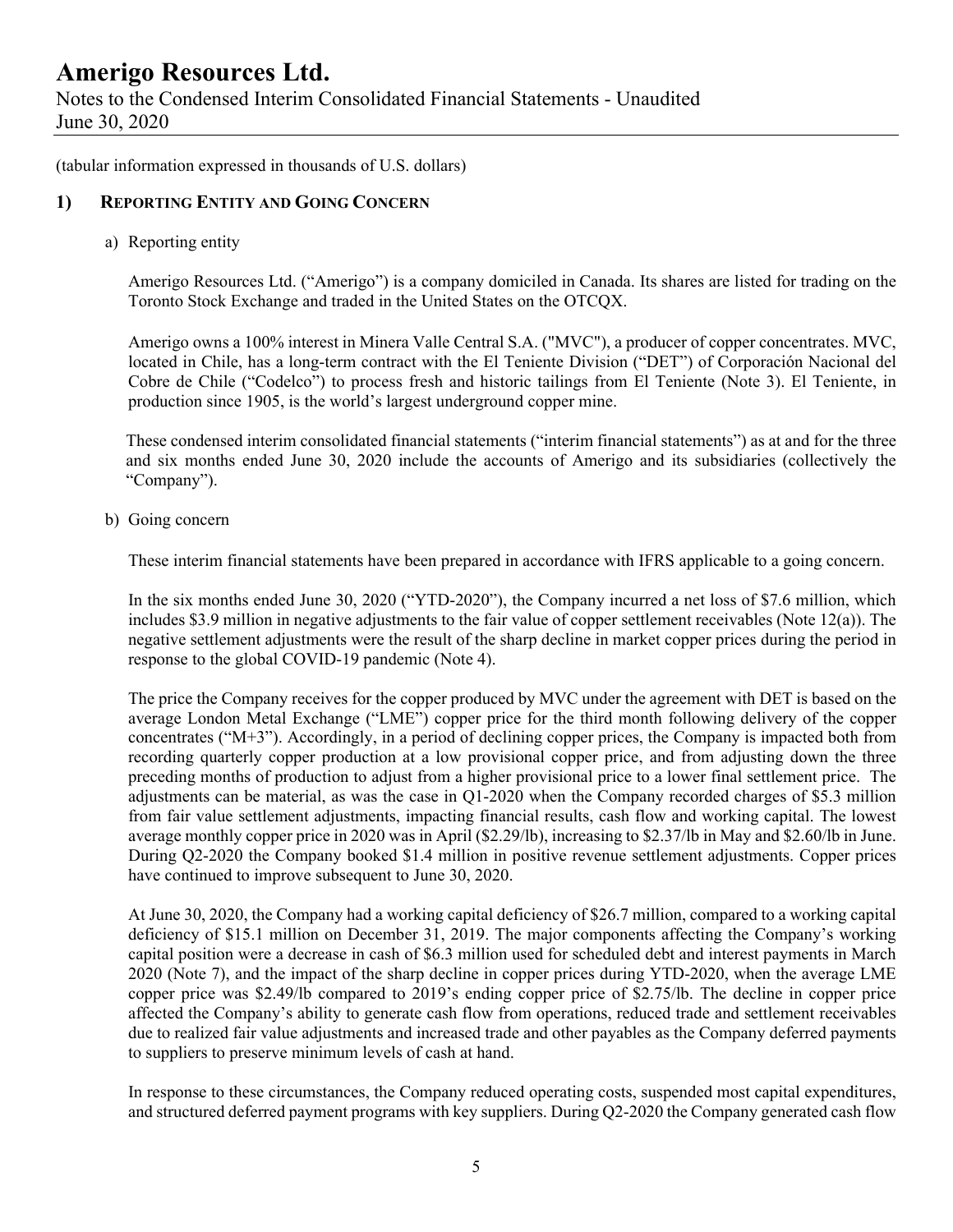## **Amerigo Resources Ltd.**  Notes to the Condensed Interim Consolidated Financial Statements - Unaudited June 30, 2020

#### (tabular information expressed in thousands of U.S. dollars)

from operations before changes in non-cash working capital of \$2.8 million, compared to cash used in operations before changes in non-cash working capital accounts of \$4.1 million in Q1-2020.

Subsequent to June 30, 2020, MVC reached an agreement with DET to defer payment of \$7.3 million in copper settlements (Note 17), to be paid in 2021.

MVC has maintained an ongoing dialogue with its lenders to maintain the existing loan in good standing. The MVC lenders waived MVC's debt covenants compliance obligations on June 30, 2020, although the Company was technically in breach of its debt covenants.

The price of copper has recovered to levels where it is sufficient to cover the Company's production costs and royalty obligations to DET (Note 3) and the Company expects to meet its debt obligations for the next 12 months from operating cash flows, assuming copper prices average at least \$2.75/lb and production and cost targets continue to be met.

Notwithstanding, the Company's working capital deficiency gives rise to material uncertainties that may cast significant doubt as to the Company's ability to meet its obligations as they come due and accordingly, the appropriateness of using accounting principles applicable to a going concern.

These financial statements do not reflect the adjustments to the carrying values of assets and liabilities and the reported expenses and statement of financial position classifications that may be necessary were the going concern assumption to be inappropriate. Such adjustments could be material.

#### **2) BASIS OF PRESENTATION**

#### a) Statement of compliance

These interim financial statements have been prepared in accordance with International Financial Reporting Standards ("IFRS") as issued by the International Accounting Standards Board ("IASB") applicable to the preparation of interim financial statements, including IAS 34, Interim Financial Reporting.

These interim financial statements do not include all the information required for a complete set of IFRS statements and should be read in conjunction with Amerigo's audited consolidated financial statements as at and for the year ended December 31, 2019, which have been prepared in accordance with IFRS. However, selected notes are included to explain events and transactions that are significant to an understanding of the changes in Amerigo's financial position and performance since the last annual consolidated financial statements.

 These interim financial statements were authorised for issuance by Amerigo's board of directors on August 10, 2020.

#### b) Significant accounting policies

These interim financial statements follow the same accounting policies and methods of application as Amerigo's most recent annual financial statements.

The interim financial statements should be read in conjunction with Amerigo's most recent annual financial statements.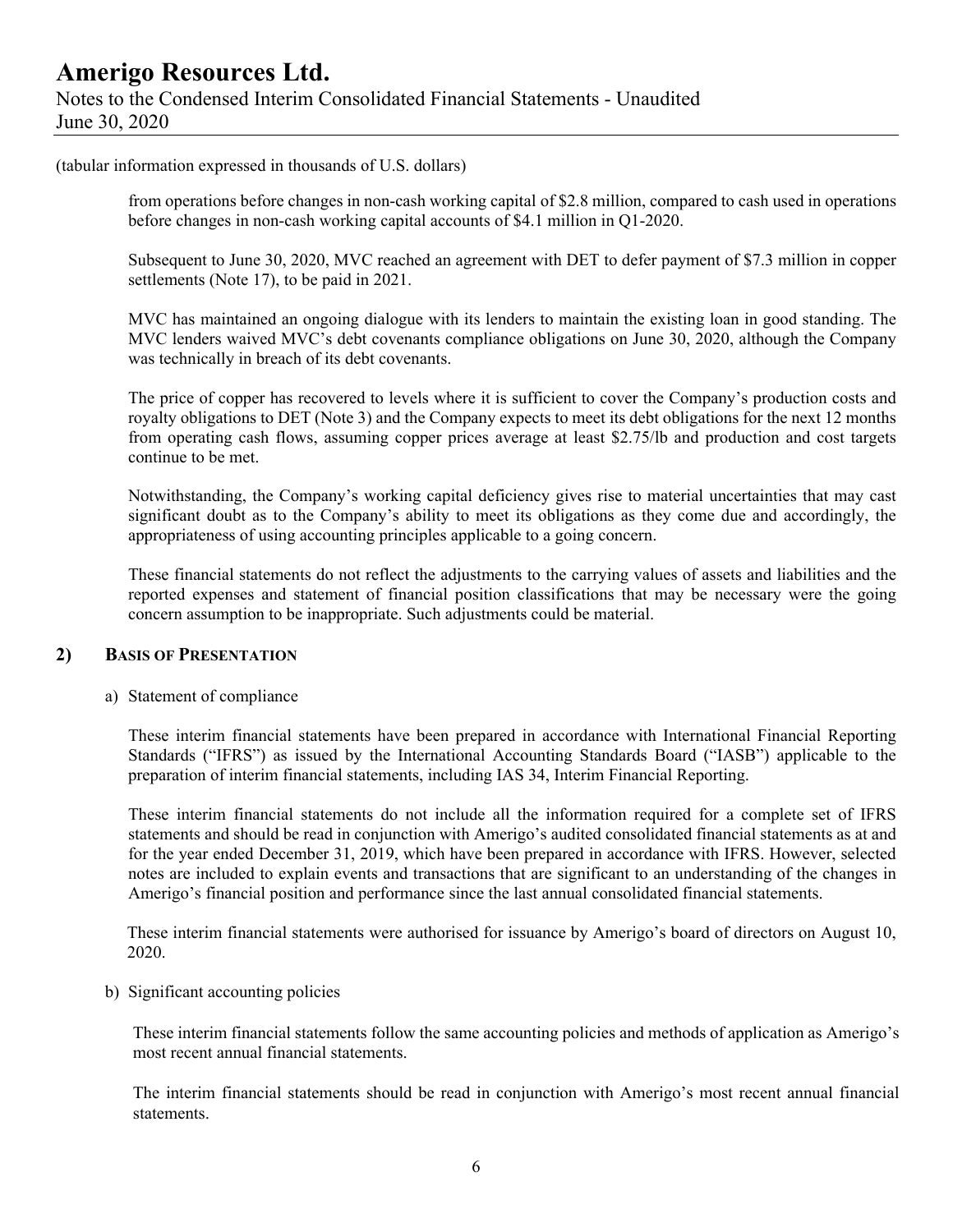Notes to the Condensed Interim Consolidated Financial Statements - Unaudited June 30, 2020

(tabular information expressed in thousands of U.S. dollars)

### **3) AGREEMENTS WITH CODELCO'S EL TENIENTE DIVISION**

MVC has a contract with DET (the "DET Agreement") to process the fresh tailings from El Teniente and the tailings from the Cauquenes and Colihues historic tailings deposits. The DET Agreement has a term to the earlier of 2033 or deposit depletion for Cauquenes, the earlier of 2037 or deposit depletion for Colihues and 2037 for fresh tailings.

The DET Agreement establishes a series of royalties which are payable by MVC to DET, calculated using the average London Metal Exchange copper price for the month of concentrates production.

The DET Agreement currently operates as a tolling contract under which title to the copper concentrates produced by MVC remains with DET. MVC earns tolling revenue, calculated as the gross value of copper produced at applicable market prices net of notional items. Notional items include treatment and refining charges, DET copper royalties and transportation costs.

Notional royalties for copper concentrates produced from fresh tailings are determined through a sliding scale formula tied to copper prices ranging from \$1.95/lb (13.5%) to \$4.80/lb (28.4%).

Notional royalties for copper concentrates produced from Cauquenes are determined through a sliding scale for copper prices ranging from \$1.95/lb (16%) to \$5.50/lb (39%).

Notional royalties for copper concentrates produced from Colihues are determined through a sliding scale for copper prices ranging from \$0.80/lb (3%) to \$4.27lb (30%).

MVC pays a sliding scale global molybdenum royalty for molybdenum prices between \$6.00/lb (3%) and \$40.00/lb  $(19.7\%)$ .

The DET Agreement anticipates that in the event monthly average prices fall below \$1.95/lb in the case of fresh tailings and Cauquenes tailings and projections indicate the permanence of such prices over time, the parties will meet to review cost and notional royalty/royalty structures to maintain the DET Agreement's viability and the equilibrium of the benefits between the parties.

The DET Agreement also contains three early exit options exercisable by DET within 2021 and every three years thereafter only in the event of changes unforeseen at the time the Agreement was entered into. Amerigo has currently judged the probabilities of DET exercising any of these early exit options as remote.

At June 30, 2020, the accrual for DET notional copper royalties and DET molybdenum royalties, was \$6.5 million (December 31, 2019: \$9.3 million).

#### **4) CRITICAL ACCOUNTING ESTIMATES AND JUDGEMENTS**

Estimates and judgements are continually evaluated and are based on historical experience and other factors, including expectations of future events that are believed to be reasonable under the circumstances.

In preparing these interim financial statements, the Company makes judgements, estimates and assumptions concerning the future which may vary from actual results. Sources of estimation uncertainty include estimates used to determine the recoverable amounts of long-lived assets, the provision for income taxes and related deferred tax liabilities and the valuation of other assets and liabilities including inventory.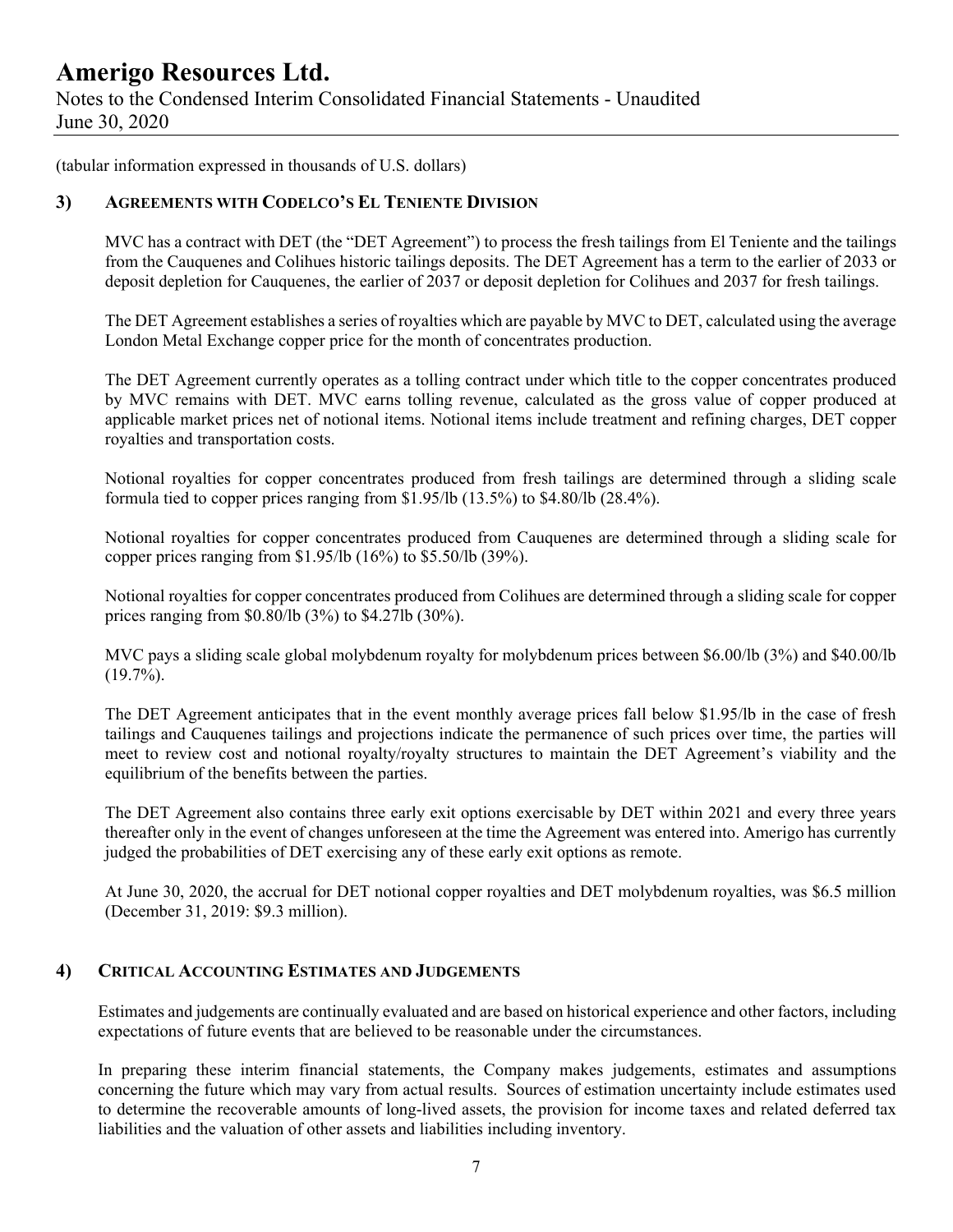## **Amerigo Resources Ltd.**  Notes to the Condensed Interim Consolidated Financial Statements - Unaudited June 30, 2020

#### (tabular information expressed in thousands of U.S. dollars)

The Company's critical accounting estimates and judgements applied in the preparation of these interim financial statements are consistent with those reported in our 2019 annual consolidated financial statements, except for those arising as a result of the COVID-19 pandemic which are discussed below.

#### **COVID-19 Estimation Uncertainty**

In March 2020, the World Health Organization declared a global pandemic related to COVID-19. The current and expected impacts from the pandemic on the global economy could be far reaching. To date, there has been significant volatility in stock markets, commodity and foreign exchange markets and the global movement of people and some goods has become restricted.

There is continued ongoing uncertainty surrounding COVID-19 and the extent and duration of the impact that it may have on the global economy and on global financial markets.

The Company's financial results were substantially impacted during YTD-2020 as a result of lower copper prices (Note 1). Commodity market volatility resulting from COVID-19 may continue to impact the Company's financial results and liquidity for some time.

### **5) INVENTORIES**

|                                | <b>June 30,</b> | December 31, |  |
|--------------------------------|-----------------|--------------|--|
|                                | 2020            | 2019         |  |
|                                |                 | \$           |  |
| Plant supplies and consumables | 3,618           | 3,855        |  |
| Work in progress               | 4,520           | 5,717        |  |
| Molybdenum concentrates        | 276             | 745          |  |
|                                | 8.414           | 10,317       |  |

During the YTD-2020, the Company recorded a charge of \$2.3 million in tolling and production costs as a result of net realizable value ("NRV") adjustments in the months in which NRV was lower than cost.

At June 30, 2020 and December 31, 2019, work-in-progress on the production of copper concentrates under a tolling agreement and molybdenum concentrates were valued at cost.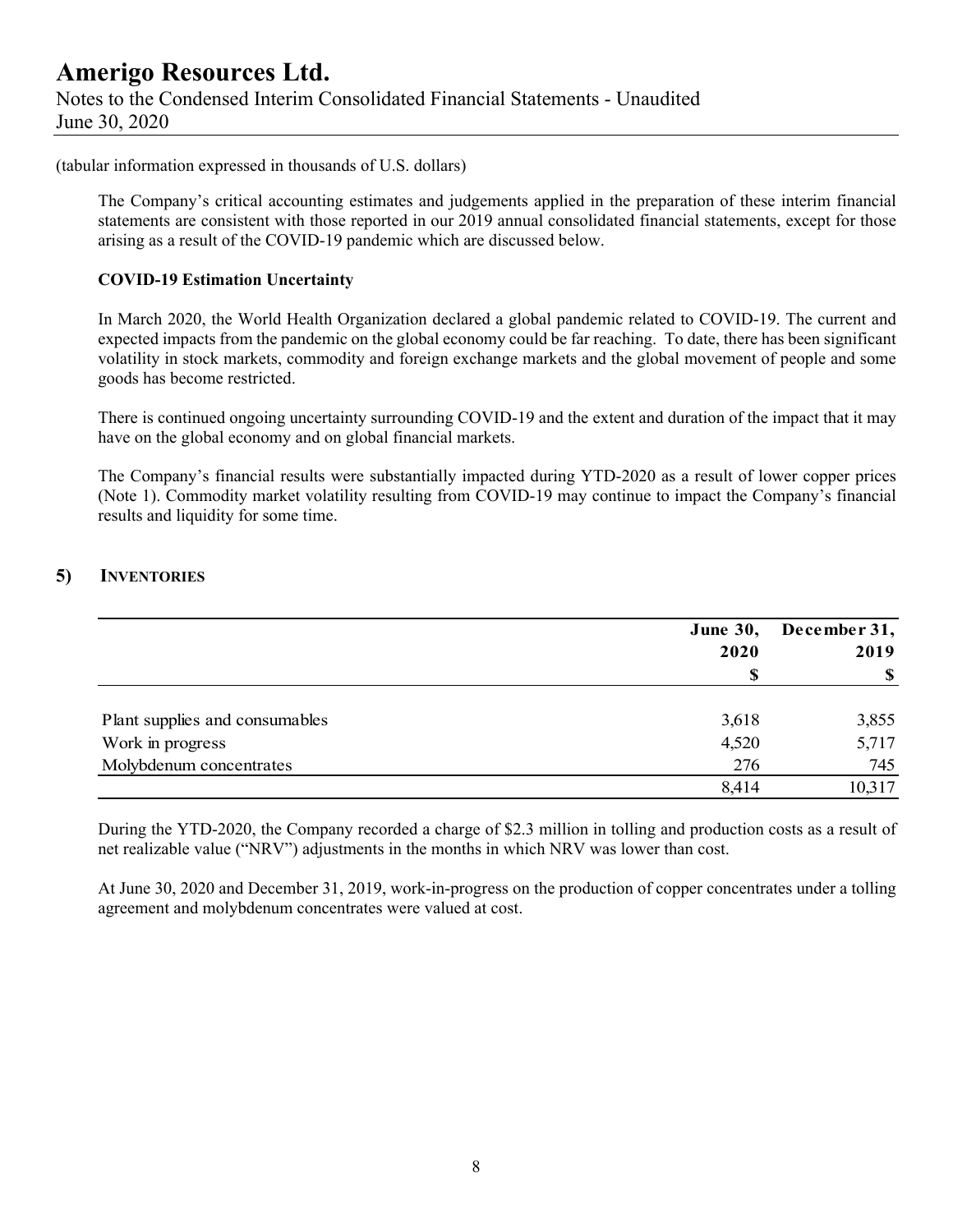Notes to the Condensed Interim Consolidated Financial Statements - Unaudited June 30, 2020

(tabular information expressed in thousands of U.S. dollars)

### **6) PROPERTY, PLANT AND EQUIPMENT**

|                                |                  | <b>Machinery</b> and |              |
|--------------------------------|------------------|----------------------|--------------|
|                                | <b>Plant and</b> | <b>Equipment and</b> |              |
|                                | infrastructure   | other assets         | <b>Total</b> |
|                                | \$               | \$                   | <b>S</b>     |
| Six months ended June 30, 2020 |                  |                      |              |
| Opening net book amount        | 162,534          | 36,048               | 198,582      |
| Exchange differences           |                  | (12)                 | (12)         |
| Additions                      | 1,205            | 106                  | 1,311        |
| Depreciation charge            | (4,312)          | (4,650)              | (8,962)      |
| <b>Closing net book amount</b> | 159,427          | 31,492               | 190,919      |
| At June 30, 2020               |                  |                      |              |
| Cost                           | 285,423          | 89,061               | 374,484      |
| Accumulated depreciation       | (125,996)        | (57, 569)            | (183, 565)   |
| Net book amount                | 159,427          | 31,492               | 190,919      |

#### **7) BORROWINGS**

|                                                       | <b>June 30,</b> | December 31, |  |
|-------------------------------------------------------|-----------------|--------------|--|
|                                                       | 2020            | 2019         |  |
|                                                       | S               | <b>S</b>     |  |
|                                                       |                 |              |  |
| Consolidated bank loan                                | 51,147          | 55,897       |  |
| Comprise:                                             |                 |              |  |
| Short-term debt and current portion of long-term debt | 9,898           | 10,108       |  |
| Long-term debt                                        | 41,249          | 45,789       |  |
|                                                       | 51,147          | 55,897       |  |

On March 25, 2015, MVC obtained a \$64.4 million loan facility from Scotiabank Chile ("Scotiabank") and Export Development Canada ("EDC") to finance the Cauquenes Phase One expansion (the "Cauquenes Phase One Loan"). The Cauquenes Phase One Loan had a maximum repayment term of six years consisting of twelve equal semi-annual principal payments of \$5.4 million which commenced on June 30, 2016.

On August 3, 2017, MVC obtained a \$35.3 million facility (the "Cauquenes Phase Two Loan") from Scotiabank and EDC to finance the Cauquenes Phase Two expansion. The Cauquenes Phase Two Loan had a maximum repayment term of three years consisting of six equal semi-annual principal payments of \$5.9 million which commenced on June 30, 2019.

On September 26, 2019, MVC completed a refinance of the Cauquenes Phase One and Phase Two loans, which at the time of refinance had an outstanding principal of \$56.3 million and accrued interest of \$0.8 million. Under the refinance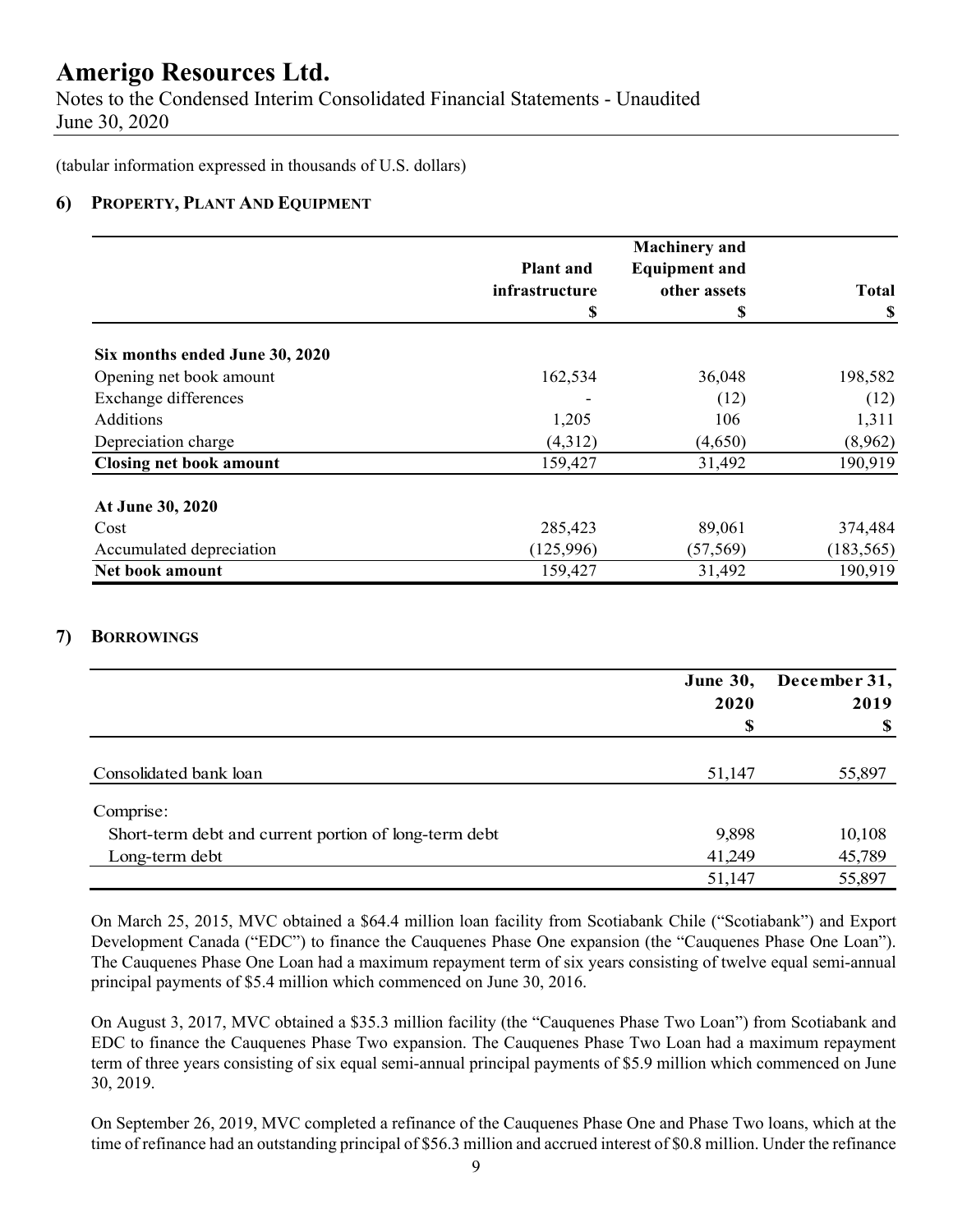## **Amerigo Resources Ltd.**  Notes to the Condensed Interim Consolidated Financial Statements - Unaudited June 30, 2020

(tabular information expressed in thousands of U.S. dollars)

provisions, the principal outstanding on the Cauquenes loans was structured as a four-year senior secured term loan facility (the "Consolidated Bank Loan") of \$56.3 million, provided jointly by Scotiabank and EDC.

The Consolidated Bank Loan has a maximum repayment term of 4 years to September 26, 2023 that may be shortened without penalty in accordance with the provisions of the debt agreement. Seven semi-annual installments of \$4.7 million are to be made together with accrued interest. The first scheduled installment was paid on March 26, 2020. A final installment of \$23.5 million plus accrued interest is to be made on September 26, 2023. Any prepayments made during the term of the loan will reduce the amount due on the final installment.

On closing of the refinance, MVC paid \$0.8 million in interest accrued on the Cauquenes loans, an interest rate swap ("IRS") break fee of \$0.3 million and bank commissions of \$1.1 million. MVC also recognized a loss on modification of debt of \$1.6 million, included as finance expense in 2019. The loss on modification of debt was a non-cash item arising from the application of *IFRS 9 - Financial Instruments*, under which the present value of the cash flows of the original and renegotiated debt were compared using the Company's effective interest rate, with a resulting loss and an adjustment to the carrying value of the Consolidated Bank Loan.

Interest on the Consolidated Bank Loan is synthetically fixed through an IRS, accounted for at fair value through profit or loss, at a rate of 5.70% per annum for 80% of the facility. The remaining 20% of the facility is subject to a variable rate based on the US Libor six-month rate, currently 3.83% per annum. The IRS has a term to September 26, 2023.

The balance of the Consolidated Bank Loan (net of transaction costs) at June 30, 2020 was \$51.1 million (December 31, 2019: \$55.9 million).

MVC has provided security on the Consolidated Bank Loan in the form of a charge on all of MVC's assets.

MVC is required to meet four bank covenants: current ratio (requirement of 1.2), tangible net worth (requirement of \$125.0 million), debt service coverage ratio (requirement of 1.2) and debt/EBITDA ratio (requirement < 3), measured semi-annually on June 30 and December 31. At June 30, 2020, MVC did not meet certain debt covenants, however it received waivers from Scotiabank and EDC in respect of covenant compliance.

MVC is also required to have a debt service reserve account (the "DSRA") which must be used to: /i/ pay the principal and interest of bank loans and amounts owing under the IRS if MVC has insufficient funds to make these payments and /ii/ fund MVC's operating expenses. If it becomes necessary to fund MVC's operations with funds from the DSRA, MVC will need to replenish the DSRA at each month's end with funds necessary to maintain a balance equal to one hundred percent of the sum of the principal, interest and IRS that are payable in the following six months. On March 26, 2020, the totality of funds in the DSRA were used to make scheduled principal and interest payments and at June 30, 2020, MVC had insufficient funds to replenish the DSRA. MVC is actively discussing options with the lenders to defer replenishing the DSRA to a mutually agreeable date.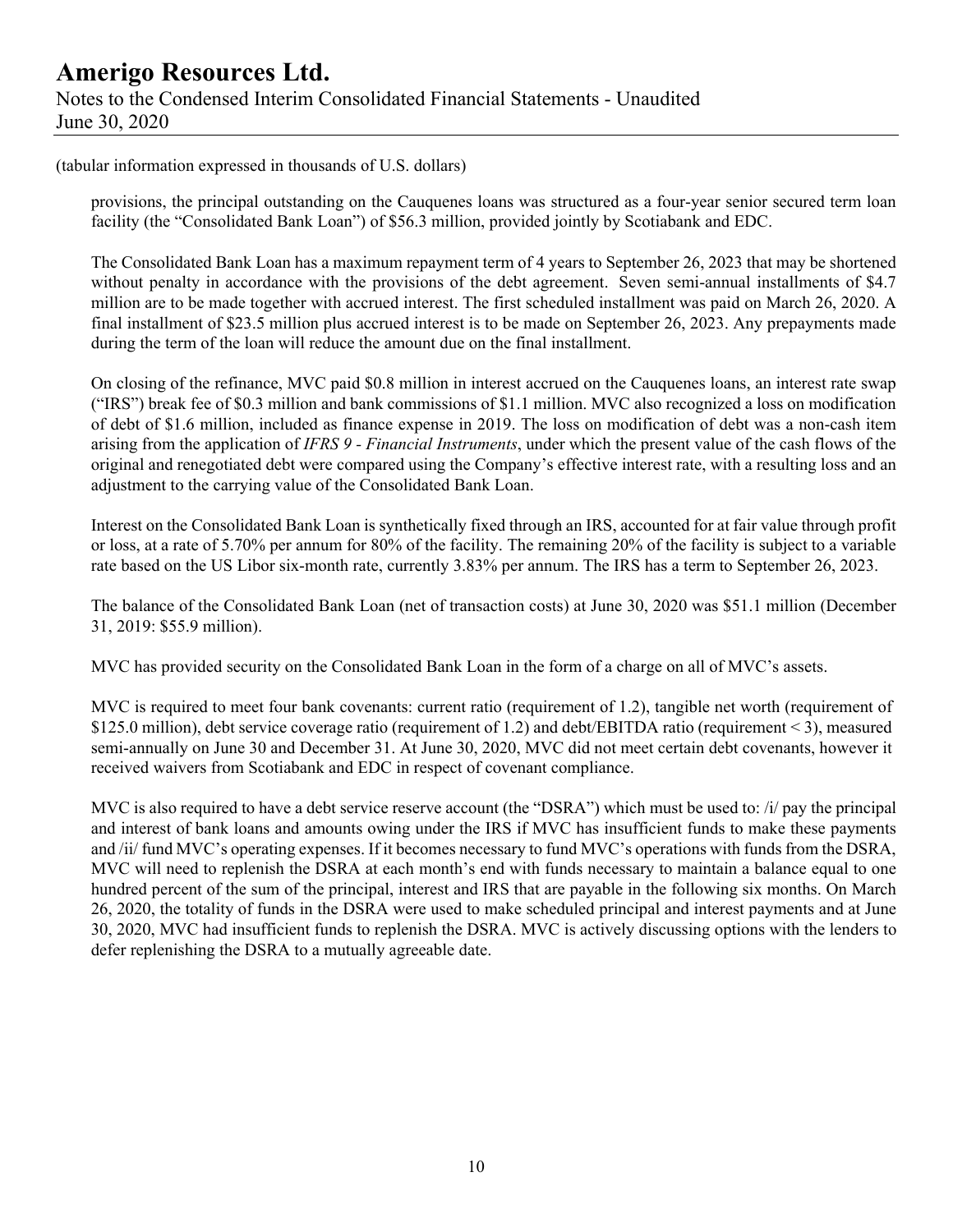Notes to the Condensed Interim Consolidated Financial Statements - Unaudited June 30, 2020

(tabular information expressed in thousands of U.S. dollars)

### **8) LEASES**

|                                     | <b>June 30,</b> | December 31,<br>2019 |  |
|-------------------------------------|-----------------|----------------------|--|
|                                     | 2020            |                      |  |
|                                     | \$              | \$                   |  |
| Molybdenum plant lease              | 5,506           | 6,787                |  |
| Other leases                        | 207             | 291                  |  |
|                                     | 5,713           | 7,078                |  |
| Comprise:                           |                 |                      |  |
| Current portion of long-term leases | 1,470           | 1,631                |  |
| Long-term leases                    | 4,243           | 5,447                |  |
|                                     | 5,713           | 7,078                |  |

In 2018, MVC entered into a lease of 201,903 Chilean Unidades de Foment ("UF") to finance the expansion of MVC's molybdenum plant. Terms of the lease include a term to November 2023, monthly capital payments of approximately \$0.1 million, a balloon payment at the end of the lease term of approximately \$1.5 million and interest at a rate of 0.45% per month. The lease can be prepaid without penalty. At June 30, 2020, the lease obligation was \$5.5 million (December 31, 2019: \$6.8 million).

### **9) RELATED PARTY TRANSACTIONS**

#### a) Derivative

Amerigo holds its interest in MVC through Amerigo International Holdings Corp. ("Amerigo International"), wholly owned by Amerigo except for certain outstanding Class A shares which are owned indirectly by Amerigo's founders (including Amerigo's current Executive Chairman). The Class A shares were issued in 2003 as part of a tax-efficient structure for payments granted as consideration to the founders transferring to Amerigo their option to purchase MVC.

The Class A shareholders are not entitled to any participation in the profits of Amerigo International, except for monthly payments, calculated as follows:

- \$0.01 for each pound of copper equivalent produced from DET tailings by MVC or any successor entity to MVC if the price of copper is under \$0.80/lb, or
- \$0.015 for each pound of copper equivalent produced from DET tailings by MVC or any successor entity to MVC if the price of copper is \$0.80/lb or more.

Under IFRS, the payments constitute a derivative financial instrument which needs to be measured at fair value at each reporting date. Changes in fair value are recorded in profit for the period.

The derivative expense includes the actual monthly payments described above and changes in the derivatives' fair value.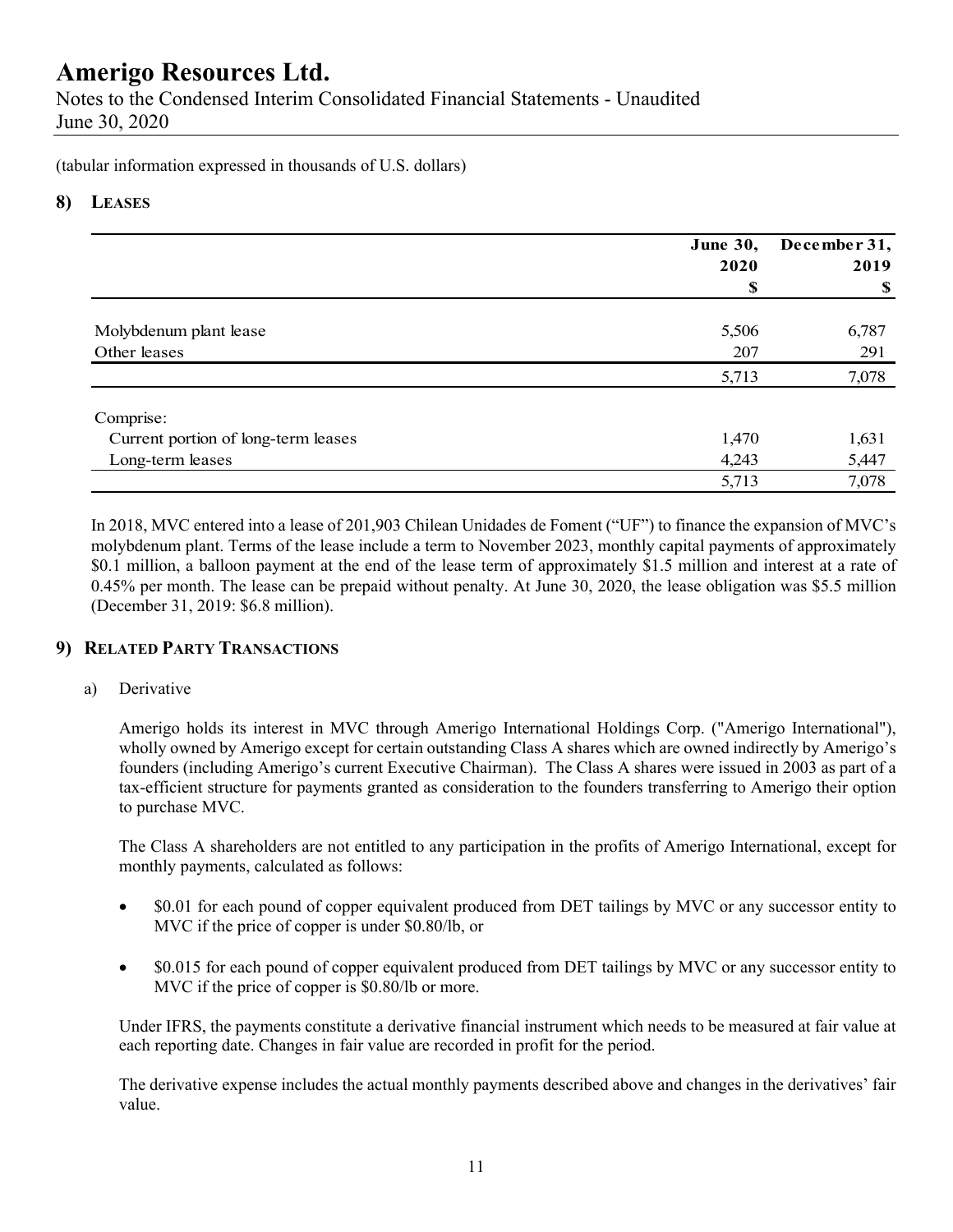## **Amerigo Resources Ltd.**  Notes to the Condensed Interim Consolidated Financial Statements - Unaudited June 30, 2020

(tabular information expressed in thousands of U.S. dollars)

In YTD-2020, \$0.5 million was paid or accrued to the Class A shareholders (YTD-2019: \$0.4 million) and the derivative's fair value decreased by \$2.1 million (YTD-2019: increased by \$0.3 million), for a total derivative recovery of \$1.6 million (YTD-2019: expense of \$0.7 million) (Note 13(c)).

At June 30, 2020, the derivative totalled \$10.5 million (December 31, 2019: \$12.1 million), with a current portion of \$1.6 million (December 31, 2019: \$1.2 million) and a long-term portion of \$8.9 million (December 31, 2019: \$10.9 million).

Actual monthly payments outstanding at June 30, 2020 were \$0.6 million (December 31, 2019: \$0.2 million) and included the payments from December 2019 to June 2020.

b) Purchases of Goods and Services

Amerigo incurred the following fees in connection with companies owned by executive officers and directors and in respect of salaries paid to officers. Transactions have been measured at market rates determined on a cost recovery basis.

| Entity                            | Nature of Transactions |  |
|-----------------------------------|------------------------|--|
| Zeitler Holdings Corp.            | Management             |  |
| Delphis Financial Strategies Inc. | Management             |  |

|                              | <b>YTD-2020</b> | <b>YTD-2019</b> |
|------------------------------|-----------------|-----------------|
|                              |                 | ⋒<br>۱D         |
| Salaries and management fees | 391             | 344             |

#### c) Key Management Compensation

The remuneration of directors and other members of key management was as follows:

|                              | <b>YTD-2020</b> | <b>YTD-2019</b> |
|------------------------------|-----------------|-----------------|
|                              |                 |                 |
| Salaries and management fees | 391             | 344             |
| Directors' fees              | 132             | 120             |
| Share-based payments         | 23              | 1,068           |
|                              | 546             | 1,532           |

Amerigo has deferred payment of directors' fees from Q4-2019 to Q2-2020 and payment of management's 2019 performance bonuses, in the aggregate amount of \$0.5 million.

Share-based payments are the grant date fair value of options vested to directors and officers.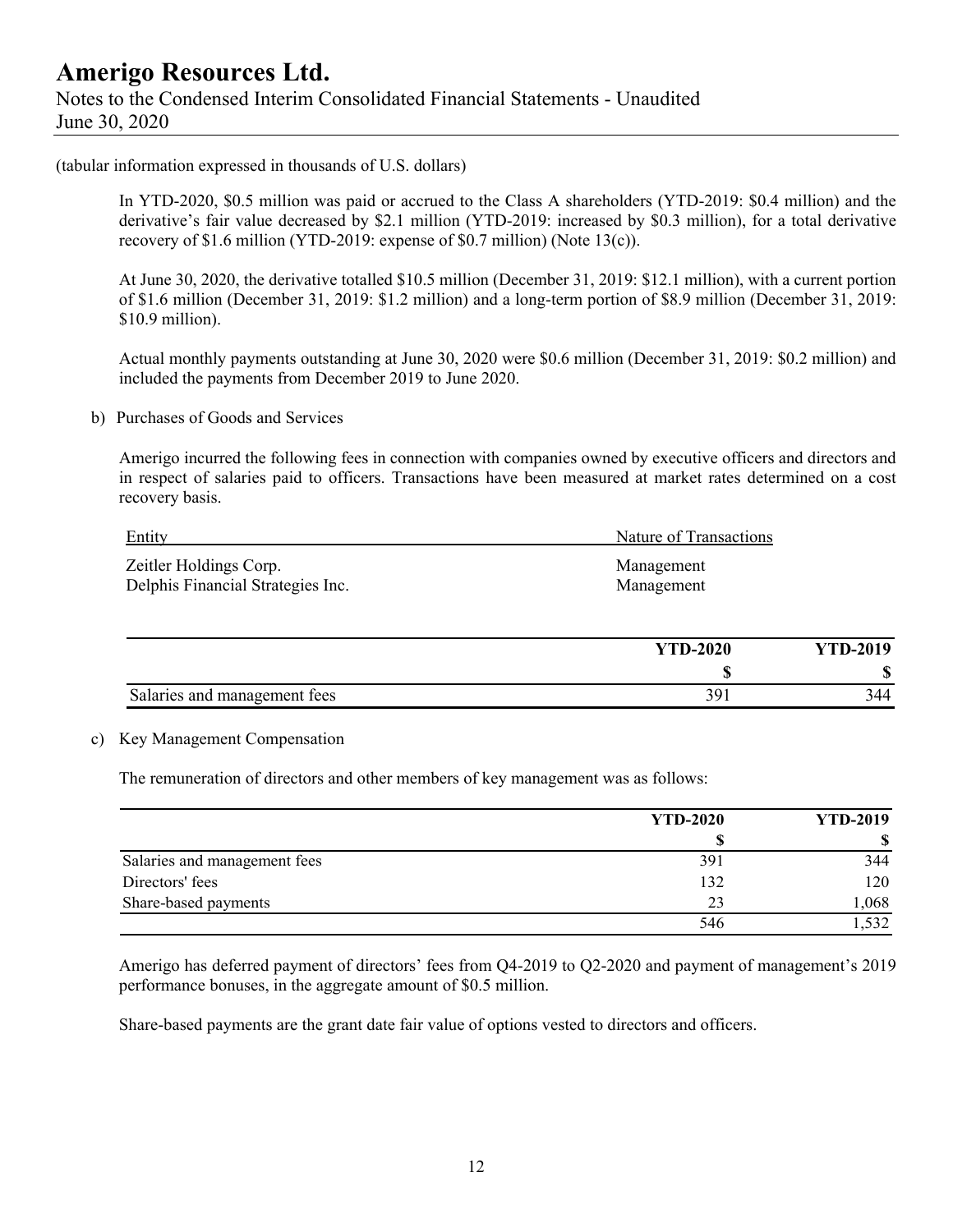Notes to the Condensed Interim Consolidated Financial Statements - Unaudited June 30, 2020

(tabular information expressed in thousands of U.S. dollars)

### **10) EQUITY**

a) Share Capital

Authorised share capital consists of an unlimited number of common shares without par value.

In 2020, Amerigo issued 600,000 shares for the exercise of options for cash proceeds of \$0.1 million. A value of \$0.1 million was transferred from other reserves to share capital as a result.

In 2019, Amerigo issued 2,805,841 shares valued at \$0.5 million in connection with various share option exercises by officers, directors and former officers and directors. The Company also issued 82,770 shares valued at \$0.1 million to settle an amount payable for services rendered.

#### b) Share Options

A total of 1,850,000 options were granted YTD-2020 (2019: 3,150,000) with a weighted average fair value estimated at Cdn\$0.15 (2019: Cdn\$0.61) per option at the grant date based on the Black-Scholes option-pricing model using the following assumptions:

|                                 | 2020   | 2019   |  |
|---------------------------------|--------|--------|--|
|                                 |        | \$     |  |
| Weighted average share price    | 0.40   | 1.11   |  |
| Weighted average exercise price | 0.31   | 1.11   |  |
| Dividend yield                  | $0\%$  | $0\%$  |  |
| Risk free interest rate         | 1.10%  | 1.64%  |  |
| Pre-vest forfeiture rate        | $0\%$  | $0\%$  |  |
| Expected life (years)           | 4.19   | 4.31   |  |
| Expected volatility             | 69.37% | 70.20% |  |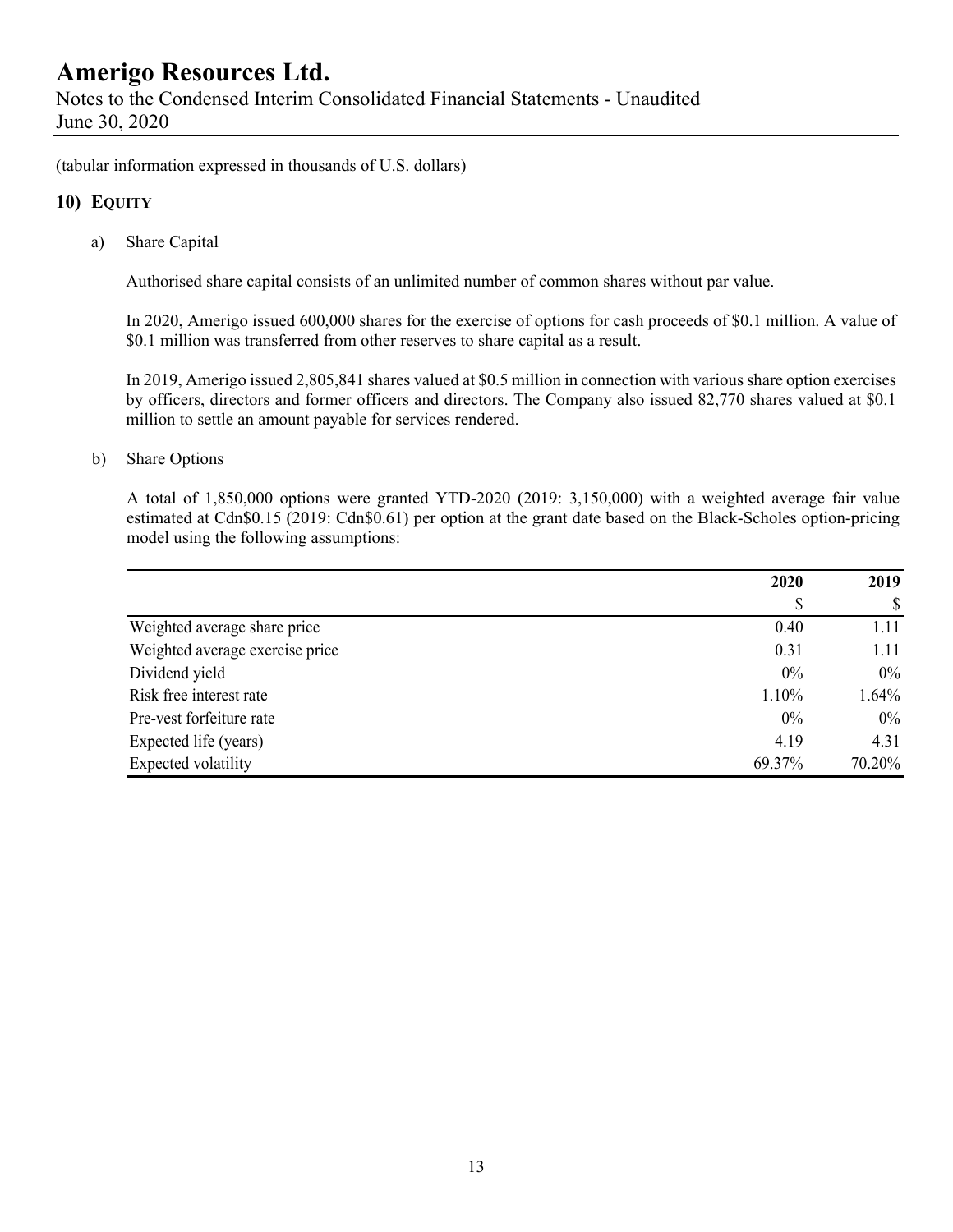### (tabular information expressed in thousands of U.S. dollars)

Outstanding share options:

|                                           | June 30, 2020           |          | December 31, 2019 |          |         |       |
|-------------------------------------------|-------------------------|----------|-------------------|----------|---------|-------|
|                                           |                         | Weighted |                   | Weighted |         |       |
|                                           |                         | average  |                   | average  |         |       |
|                                           |                         | exercise |                   | exercise |         |       |
|                                           | <b>Share</b>            | price    | <b>Share</b>      | price    |         |       |
|                                           | <b>Cdn\$</b><br>options |          |                   |          | options | Cdn\$ |
| At start of the period                    | 12,520,000              | 0.72     | 13,370,000        | 0.53     |         |       |
| Granted                                   | 1,850,000               | 0.40     | 3,150,000         | 1.11     |         |       |
| Exercised                                 | (600,000)               | 0.26     | (2,805,841)       | 0.38     |         |       |
| Repurchased pursuant to cashless exercise |                         |          | (1, 194, 159)     | 0.38     |         |       |
| Cancelled/forfeited                       | (2,400,000)             | 0.90     |                   |          |         |       |
| Expired                                   | (1,400,000)             | 0.37     |                   |          |         |       |
| At end of the period                      | 9,970,000               | 0.70     | 12,520,000        | 0.72     |         |       |
| Vested and exercisable                    | 8,120,000               | 0.77     | 12,520,000        | 0.72     |         |       |

 The weighted average trading price of the Company's stock on the dates in which options were exercised in Q1- 2020 was Cdn\$0.54 per share (2019: Cdn\$0.80 per share).

Information relating to share options outstanding at June 30, 2020 is as follows:

| Outstanding<br>share options | <b>Vested share</b><br>options | Price range<br><b>CdnS</b> | Weighted<br>average<br>exercise price<br><sub>on</sub><br>outstanding<br>options<br><b>Cdn\$</b> | Weighted<br>average<br>exercise price<br>on vested<br>options<br>Cdn\$ | Weighted<br>Average<br>remaining<br>life<br><sub>of</sub><br>outstanding<br>options<br>(years) |
|------------------------------|--------------------------------|----------------------------|--------------------------------------------------------------------------------------------------|------------------------------------------------------------------------|------------------------------------------------------------------------------------------------|
|                              |                                |                            |                                                                                                  |                                                                        |                                                                                                |
| 1,500,000                    | 1,500,000                      | $0.14 - 0.27$              | 0.14                                                                                             | 0.14                                                                   | 0.67                                                                                           |
| 1,850,000                    |                                | $0.28 - 0.47$              | 0.40                                                                                             | -                                                                      | 4.67                                                                                           |
| 2,120,000                    | 2,120,000                      | $0.48 - 0.80$              | 0.53                                                                                             | 0.53                                                                   | 1.65                                                                                           |
| 2,150,000                    | 2,150,000                      | $0.81 - 1.09$              | 1.06                                                                                             | 1.06                                                                   | 2.65                                                                                           |
| 2,350,000                    | 2,350,000                      | $1.10 - 1.11$              | 1.11                                                                                             | 1.11                                                                   | 3.70                                                                                           |
| 9,970,000                    | 8,120,000                      |                            | 0.70                                                                                             | 0.77                                                                   | 2.76                                                                                           |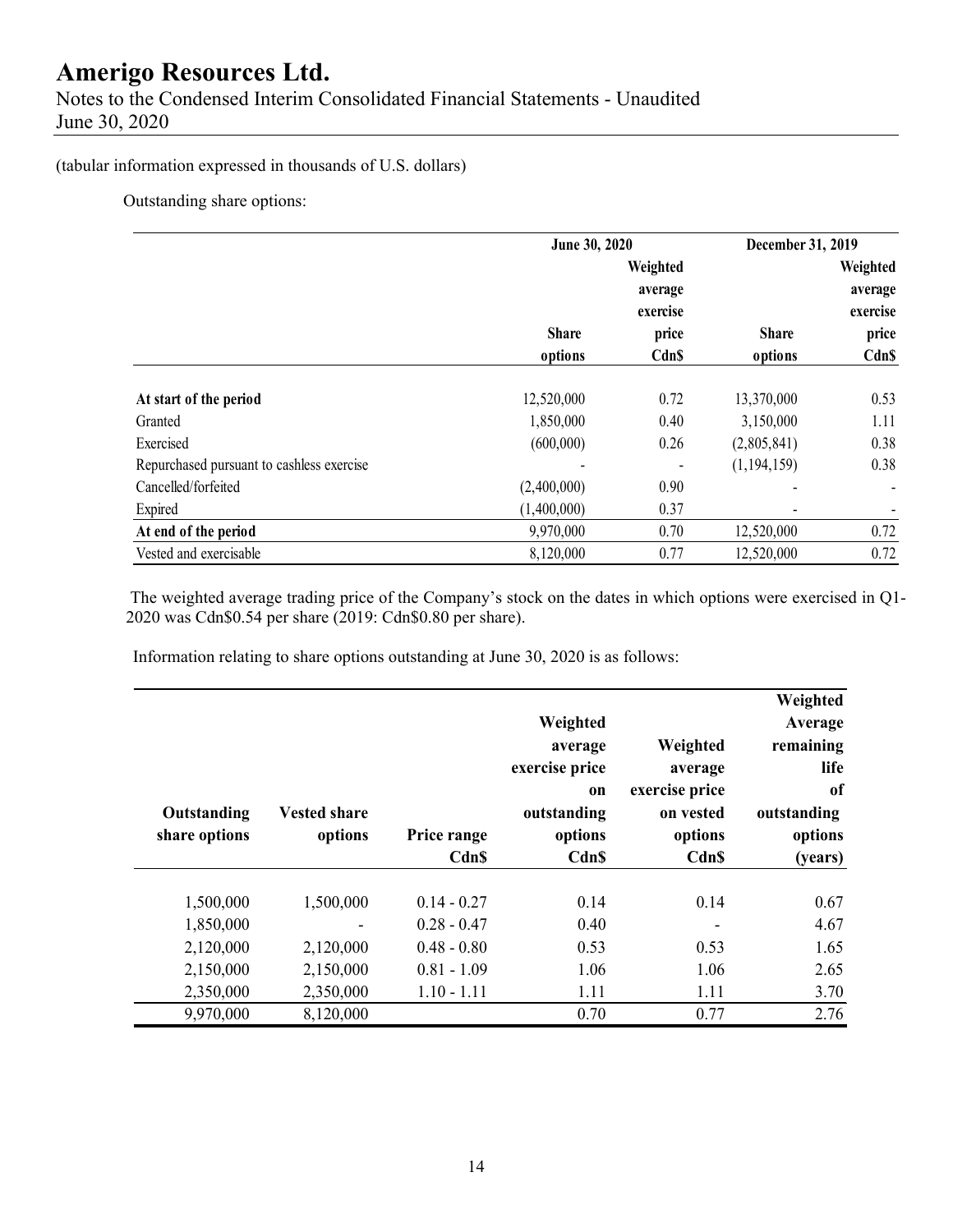Notes to the Condensed Interim Consolidated Financial Statements - Unaudited June 30, 2020

(tabular information expressed in thousands of U.S. dollars)

#### **11) SEGMENT INFORMATION**

Operating segments are determined based on the management reports reviewed by the board of directors to make strategic decisions.

The Company has one operating segment: the production of copper concentrates under a tolling agreement with DET, with the production of molybdenum concentrate as a by-product (Note 3).

The geographic distribution of non-current assets is as follows:

|        |                 | Property, plant and equipment |       | Other        |
|--------|-----------------|-------------------------------|-------|--------------|
|        | <b>June 30,</b> | December 31,                  |       | December 31, |
|        | 2020            | 2019                          | 2020  | 2019         |
| Chile  | 190,651         | 198,236                       | 4,739 | 4,862        |
| Canada | 268             | 346                           | -     |              |
|        | 190,919         | 198,582                       | 4,739 | 4,862        |

### **12) REVENUE**

#### a) Revenue composition:

|                                                              | $Q2-2020$ | Q2-2019 | <b>YTD-2020</b> | <b>YTD-2019</b> |
|--------------------------------------------------------------|-----------|---------|-----------------|-----------------|
|                                                              | \$        | S       | \$              |                 |
|                                                              |           |         |                 |                 |
| Gross value of copper produced                               | 33,333    | 37,278  | 60,513          | 73,691          |
| Adjustments to fair value of settlement receivables          | 1,426     | (3,182) | (3,906)         | (1,035)         |
|                                                              | 34,759    | 34,096  | 56,607          | 72,656          |
| Notional items deducted from gross value of copper produced: |           |         |                 |                 |
| DET royalties - copper                                       | (6,150)   | (8,322) | (11,342)        | (16, 459)       |
| Smelting and refining                                        | (4,257)   | (4,830) | (7,280)         | (9,302)         |
| Transportation                                               | (444)     | (447)   | (762)           | (891)           |
| Copper tolling revenue                                       | 23,908    | 20,497  | 37,223          | 46,004          |
| Molybdenum revenue                                           | 2,138     | 2,195   | 3,793           | 4,424           |
| Slag processing revenue                                      |           |         | 668             |                 |
|                                                              | 26,046    | 22,692  | 41,684          | 50,428          |

#### b) Total revenue by product type and business unit:

The Company has a single business unit, consistent with its single reportable segment (Note 11).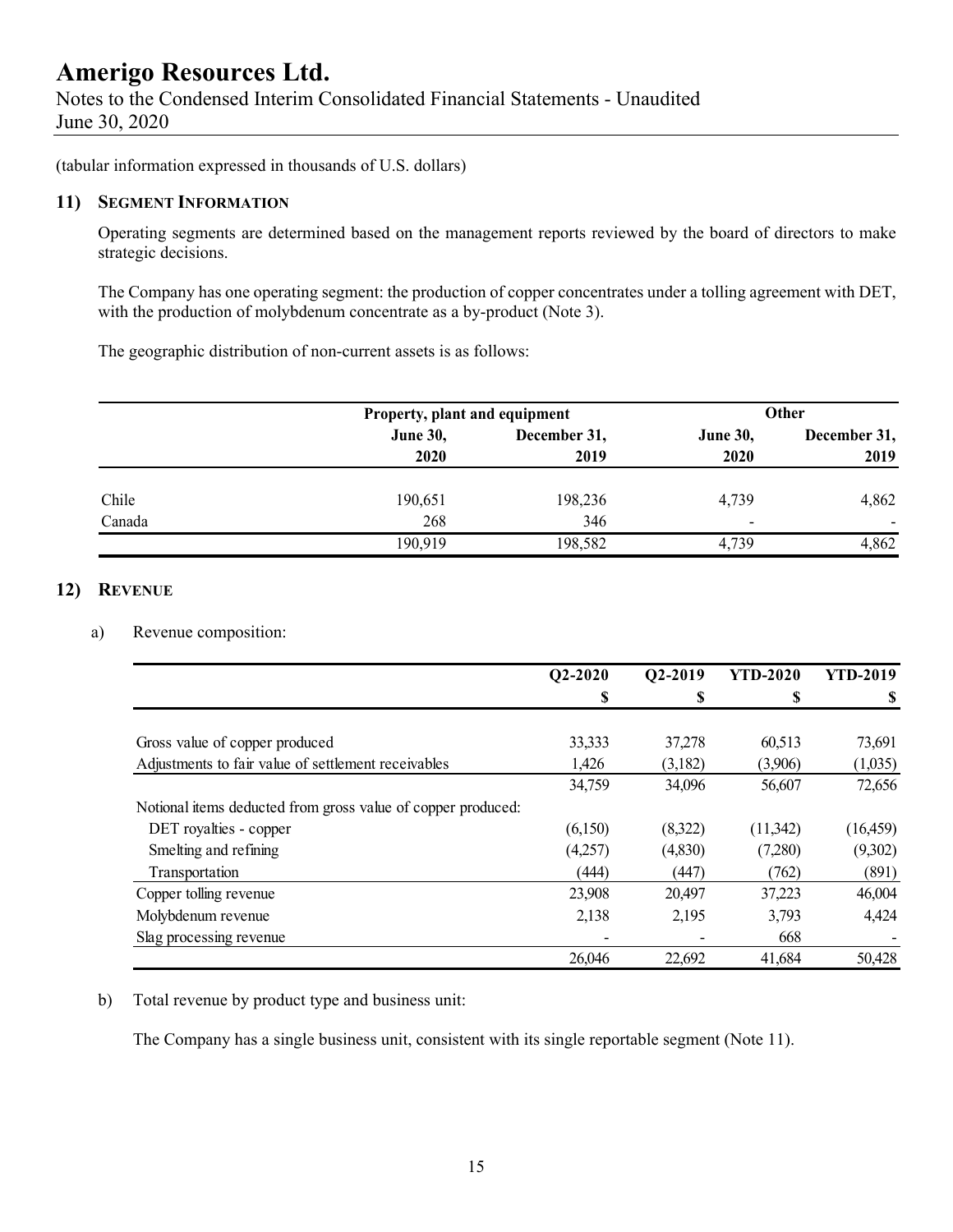Notes to the Condensed Interim Consolidated Financial Statements - Unaudited June 30, 2020

(tabular information expressed in thousands of U.S. dollars)

The following table presents the Company's revenue composition by product type.

|            | $Q2 - 2020$ | Q2-2019 | <b>YTD-2020</b> | <b>YTD-2019</b> |
|------------|-------------|---------|-----------------|-----------------|
|            | \$          |         |                 | S               |
| Copper     | 23,908      | 20,497  | 37,891          | 46,004          |
| Molybdenum | 2,138       | 2,195   | 3,793           | 4,424           |
|            | 26,046      | 22,692  | 41,684          | 50,428          |

#### c) Total revenue by region:

All the Company's revenue originates in Chile.

YTD-2020, the Group's revenue from one customer represented 91% of reported revenue (YTD-2019: 91%).

### **13) (EXPENSES) GAINS BY NATURE**

a) Tolling and production costs consist of the following:

|                               | $Q2 - 2020$ | Q2-2019   | <b>YTD-2020</b> | <b>YTD-2019</b> |
|-------------------------------|-------------|-----------|-----------------|-----------------|
|                               | -S          | S         | \$              | S               |
|                               |             |           |                 |                 |
| Tolling and production costs  | (20,740)    | (22,772)  | (39,199)        | (42, 148)       |
| Depreciation and amortization | (4,338)     | (4,398)   | (9,074)         | (8,762)         |
| Administration                | (1,053)     | (1,221)   | (2,165)         | (2,819)         |
| DET royalties - molybdenum    | (310)       | (403)     | (572)           | (829)           |
|                               | (26,441)    | (28, 794) | (51,010)        | (54, 558)       |

b) General and administration expenses consist of the following:

|                                            | $Q2-2020$ | Q2-2019 | <b>YTD-2020</b> | <b>YTD-2019</b> |
|--------------------------------------------|-----------|---------|-----------------|-----------------|
|                                            |           |         |                 |                 |
| Share-based payment compensation           | (29)      | (576)   | (39)            | (1,068)         |
| Salaries, management and professional fees | (354)     | (527)   | (790)           | (878)           |
| Office and general expenses                | (51)      | (69)    | (306)           | (349)           |
|                                            | (434)     | (1.172) | (1, 135)        | (2,295)         |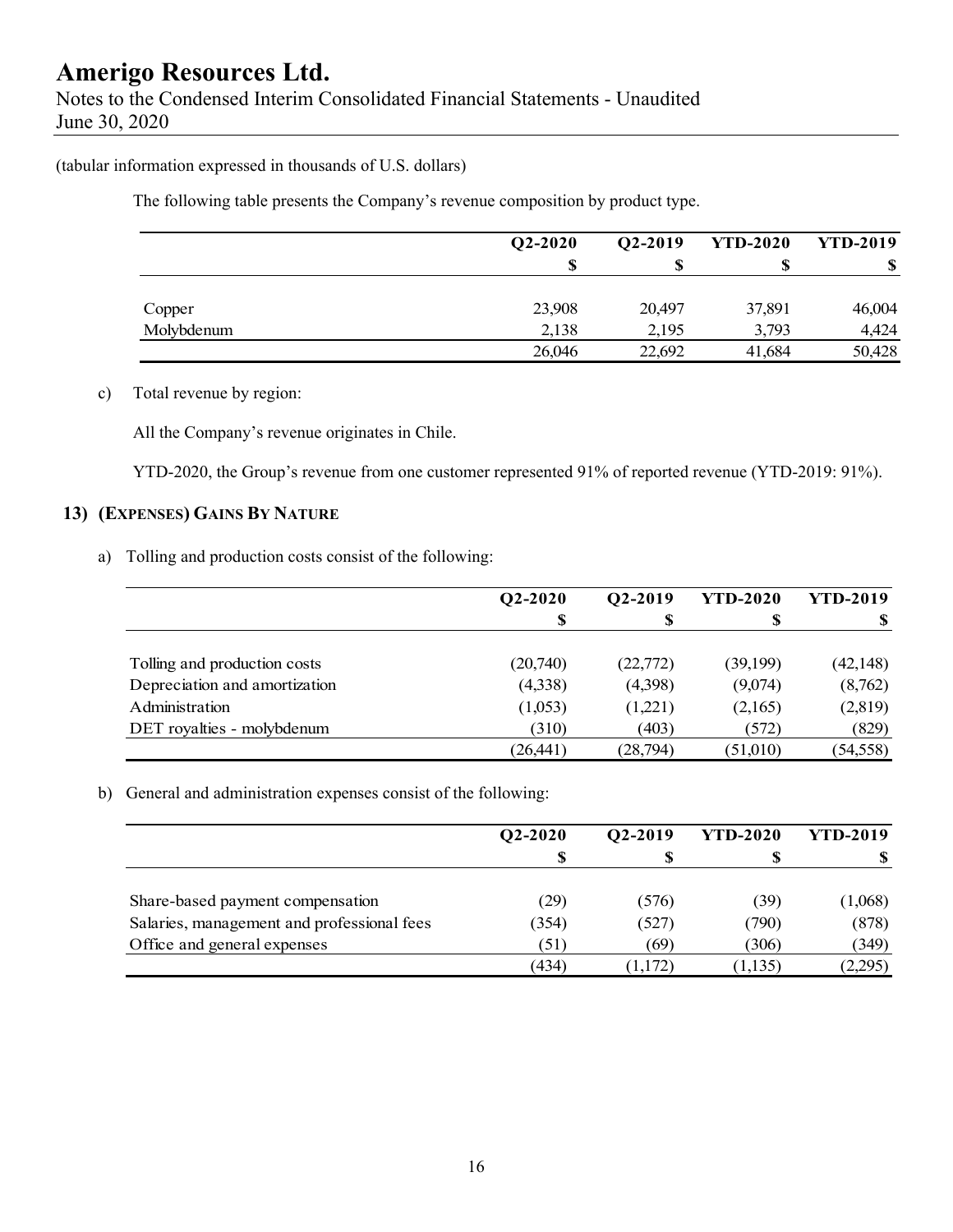Notes to the Condensed Interim Consolidated Financial Statements - Unaudited June 30, 2020

(tabular information expressed in thousands of U.S. dollars)

c) Derivative to related parties (Note  $(9(a))$  consist of the following:

|                                              | $Q2 - 2020$ | Q2-2019 | <b>YTD-2020</b> | <b>YTD-2019</b> |
|----------------------------------------------|-------------|---------|-----------------|-----------------|
|                                              |             |         |                 |                 |
| Royalties to related parties                 | (274)       | (218)   | (477)           | (428)           |
| Fair value adjustments to royalty derivative | (1,826)     | 474     | 2.119           | (234)           |
|                                              | (2,100)     | 256     | 1.642           | (662)           |

### d) Other (expenses) gains consist of the following:

|                                 | $Q2 - 2020$ | Q2-2019 | <b>YTD-2020</b> | <b>YTD-2019</b> |
|---------------------------------|-------------|---------|-----------------|-----------------|
|                                 | S           |         |                 | D               |
| Other gains                     | 14          | 89      | 49              | 95              |
| Foreign exchange (expense) gain | 396)        | (385)   | 564             | (55)            |
|                                 | (382)       | (296)   | 613             | 40              |

### e) Finance expense consists of the following:

|                                               | $Q2 - 2020$ | O <sub>2</sub> -2019 | <b>YTD-2020</b> | <b>YTD-2019</b> |
|-----------------------------------------------|-------------|----------------------|-----------------|-----------------|
|                                               |             |                      |                 |                 |
| Finance, commitment and interest charges      | (792)       | (1,312)              | (1,900)         | (2,994)         |
| Fair value adjustments to interest rate swaps | (112)       | 189)                 | (1,837)         | (304)           |
|                                               | (904)       | (1,501)              | (3,737)         | (3,298)         |

### **14) SUPPLEMENTARY CASH FLOW INFORMATION**

### a) Cash and cash equivalents

|                                                      | <b>June 30,</b> | December 31, |  |
|------------------------------------------------------|-----------------|--------------|--|
|                                                      | 2020            | 2019         |  |
|                                                      | S               | S            |  |
| Cash at bank and on hand                             | 346             | 921          |  |
| Short-term bank deposits                             | 143             | 143          |  |
|                                                      | 489             | 1,064        |  |
| Cash held in a debt service reserve account (Note 7) |                 | 6,100        |  |
|                                                      | 489             | 7,164        |  |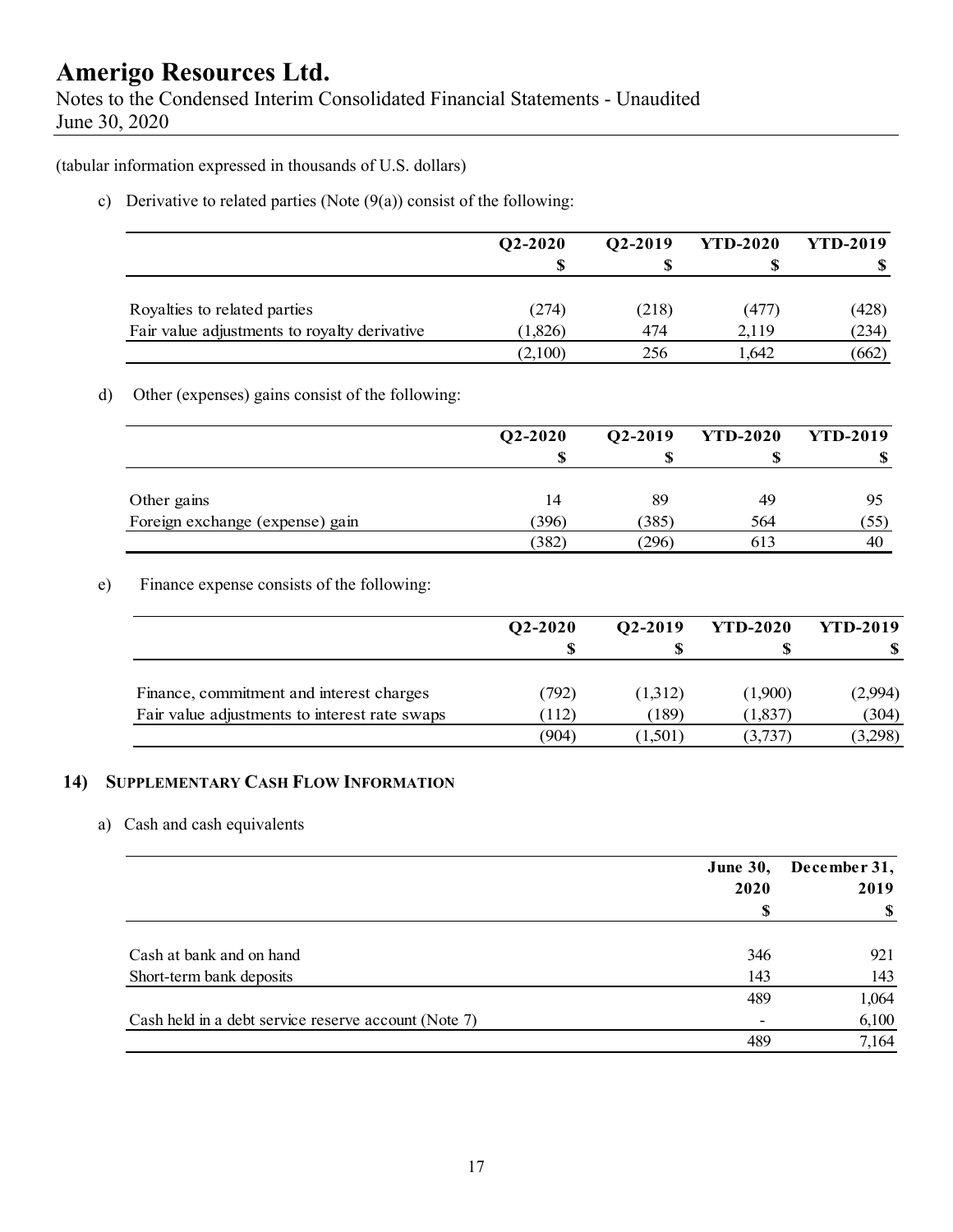Notes to the Condensed Interim Consolidated Financial Statements - Unaudited June 30, 2020

(tabular information expressed in thousands of U.S. dollars)

b) Cash payments of interest and taxes

|                                                                                | <b>YTD-2020</b> | <b>YTD-2019</b> |  |
|--------------------------------------------------------------------------------|-----------------|-----------------|--|
|                                                                                |                 |                 |  |
|                                                                                |                 |                 |  |
| Interest and taxes paid                                                        |                 |                 |  |
| Interest paid                                                                  | 1,590           | 2,671           |  |
| Income taxes paid                                                              |                 | 2,597           |  |
| Other                                                                          |                 |                 |  |
| Decrease in accounts payable related to the acquisition                        |                 |                 |  |
| of plant and equipment                                                         | (44)            | (214)           |  |
| Cash paid during the year in connection with the derivative to related parties | 84              | 463             |  |

### **15) FAIR VALUE MEASUREMENT**

Certain of Amerigo's financial assets and liabilities are measured at fair value on a recurring basis and classified in their entirety based on the lowest level of input that is significant to the fair value measurement.

The fair value hierarchy has three levels that prioritize the inputs to valuation techniques used to measure fair value, with Level 1 inputs having the highest priority. The levels and valuation techniques used to value Amerigo's financial assets and liabilities are the following:

- Level 1 Unadjusted quoted prices in active markets for identical assets and liabilities that Amerigo can access at the measurement date. Amerigo values its investments using quoted market prices in active markets.
- $\bullet$  Level 2 Inputs other than quoted prices included within Level 1 that are observable for the asset or liability directly or indirectly. Copper and molybdenum trade and settlement receivables are derivatives because the value of these receivables changes as underlying commodity market prices vary. The fair values of these receivables are adjusted each reporting period by reference to forward market prices and changes in fair value are recorded as a separate component of revenue.
- Level 3 Significant unobservable inputs that are not based on observable market data. Amerigo includes the related party derivative liability in Level 3 of the fair value hierarchy because it is not tradeable or associated with observable price transparency. Management reviews the fair value of this derivative on a quarterly basis based on management's best estimates, which are unobservable inputs. Fair value is calculated by applying the discounted cash flow approach on a valuation model that considers the present value of the net cash flows expected to be paid to a related party (Note 9(a)). Amerigo has also included the IRS in Level 3 of the fair value hierarchy due to the lack of observable market quotes on these instruments. The fair value of the IRS was determined with the assistance of third parties who performed a discounted cash flow valuation based on forward interest rate curves.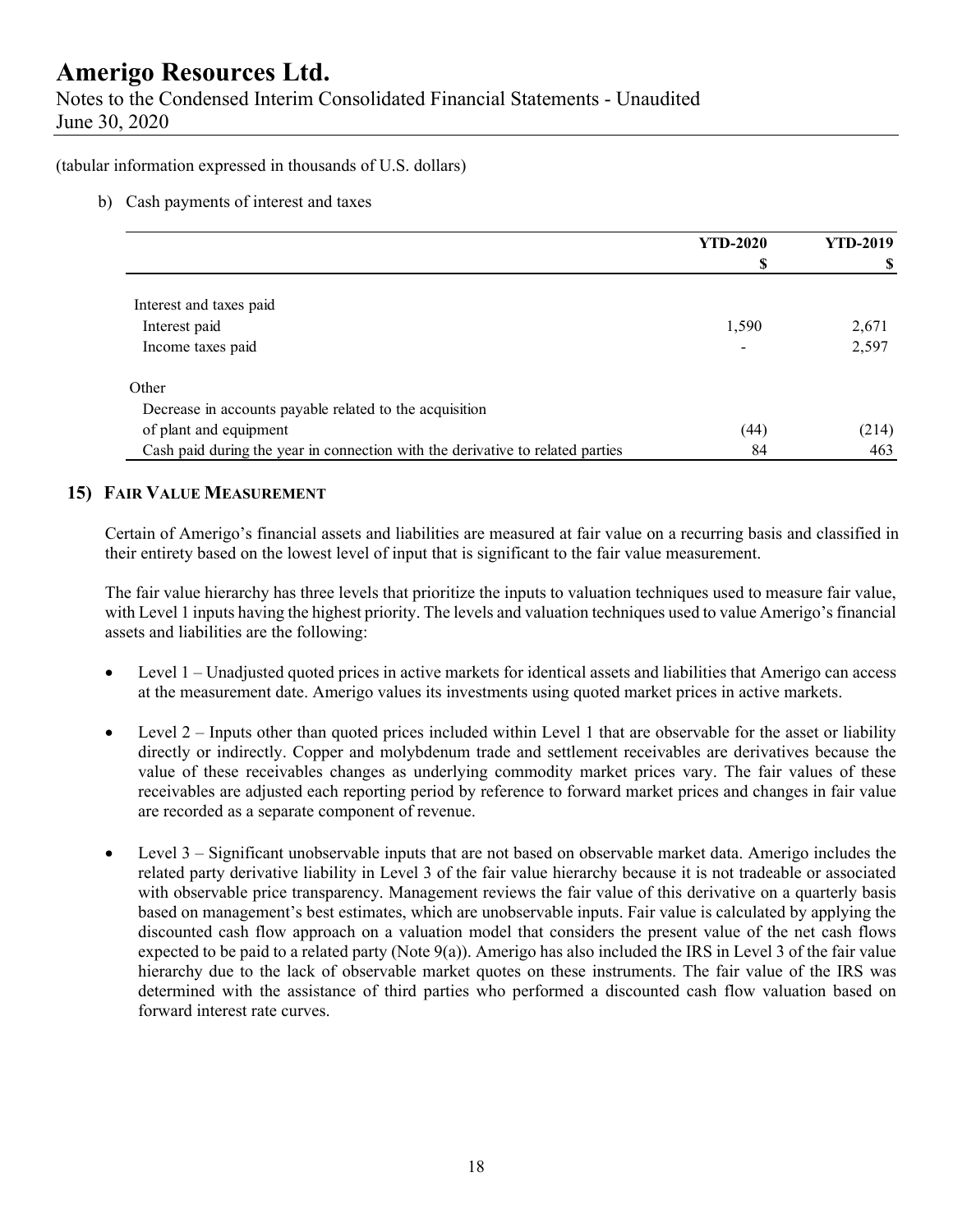Notes to the Condensed Interim Consolidated Financial Statements - Unaudited June 30, 2020

|                                  | Level 1 | Level 2 | Level 3   | <b>Total</b> |
|----------------------------------|---------|---------|-----------|--------------|
|                                  | \$      | \$      | \$        | \$           |
| June 30, 2020                    |         |         |           |              |
| Investments                      | 2,119   |         |           | 2,119        |
| Trade and settlement receivables |         | 5,872   |           | 5,872        |
| Interest rate swap               |         |         | (2,502)   | (2,502)      |
| Derivative to related parties    |         | ٠       | (10, 455) | (10, 455)    |
|                                  | 2,119   | 5,872   | (12, 957) | (4,966)      |
|                                  | Level 1 | Level 2 | Level 3   | <b>Total</b> |
|                                  | \$      | \$      | \$        | S            |
| December 31, 2019                |         |         |           |              |
| Investments                      | 2,534   |         |           | 2,534        |
| Trade and settlement receivables |         | 7,436   |           | 7,436        |
| Interest rate swaps              |         |         | (665)     | (665)        |
| Derivative to related parties    |         |         | (12, 181) | (12, 181)    |
|                                  | 2,534   | 7,436   | (12, 846) | (2,876)      |

(tabular information expressed in thousands of U.S. dollars)

#### **16) COMMITMENTS AND CONTINGENCIES**

- a) On June 25, 2020, MVC received a notification from Chile's Environmental Supervisory Unit (Superintendencia del Medio Ambiente, ("SMA")) under which MVC was charged with three counts of non-compliance in respect of certain of its environmental obligations. Two of the charges were in respect of deficiencies in MVC's environmental compliance reports and the third count was associated with a delay in the application of dust suppressing polymers on certain areas of the Cauquenes deposit. None of the charges caused environmental or safety damages. On July 20, 2020, MVC filed with the SMA a Compliance Plan (Plan de Cumplimiento ("PDC")) which includes MVC's proposal to fully remedy the reporting and operational charges presented by the SMA.
- b) MVC has a long-term agreement for the supply of 100% of MVC's power requirements to December 31, 2032. The agreement establishes minimum stand-by charges based on peak hour power supply calculations, currently estimated to range from \$1.1 million to \$1.5 million per month.
- c) The DET Agreement has a Closure Plan clause requiring MVC and DET to jointly assess the revision of the closure plan for Cauquenes and compare it to the current DET plan. In the case of any variation in the interests of DET due to MVC's activities in the Cauquenes deposit, the parties will jointly evaluate the form of implementation and financing of or compensation for such variation. Until the estimation of the new closure plan is available, and the parties agree on the terms of compensation resulting from the revised plan, it is Amerigo's view there is no obligation to record a provision because the amount, if any, is not possible to determine.
- d) Amerigo has an agreement for the lease of office premises in Vancouver to December 1, 2021. Rent commitments under the agreement are approximately \$0.2 million.